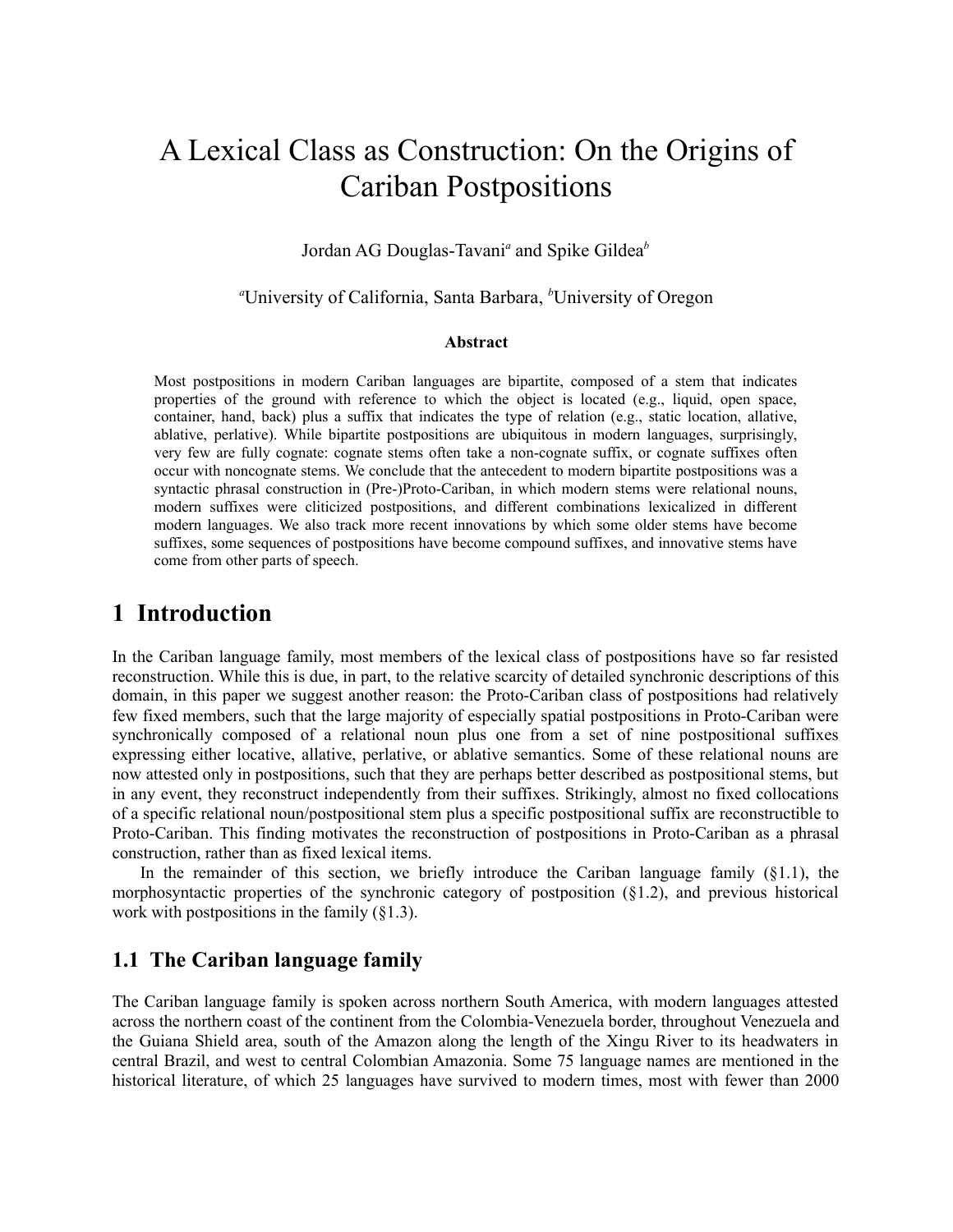speakers. The map in Figure 1 (Cáceres Arandia 2011: 49) shows the approximate locations where modern Cariban languages are spoken.



Figure 1. Approximate locations of modern Cariban languages

<span id="page-1-0"></span>Linguistic descriptions of Cariban languages include several detailed reference grammars (Derbyshire 1985, Meira 1999, and Tavares 2005), several more sketch grammars (Hoff 1968, Pacheco 1997, and dos Santos 2007), three accessible dictionaries (Courtz 2008, Koehn and Koehn 1995, and Mattéi-Müller [1](#page-1-1)994)<sup>1</sup>, and a range of published and unpublished sources, such as graduate theses (Cáceres Arandia 2011 and Matter 2021), manuscripts (Derbyshire 1999), articles on various topics (Cáceres Arandia 2016, 2021; Gildea 1998, 2003, 2018; Meira 2004, 2006; Meira and Franchetto 2005; and Meira and Gildea 2009; among others), and Gildea's field notes from multiple languages. Sérgio Meira has collected most of these primary sources and created annotated databases using SIL's Shoebox software, which was a tremendous help in collecting examples of postpositions in use. This paper also builds heavily off of the work done in Douglas (2019), a foundational thesis that compared postpositions in the Cariban family and reconstructed to Proto-Cariban 13 postpositionalizing suffixes, 7 monomorphemic postpositions, and 6

<span id="page-1-1"></span>[<sup>1</sup>](#page-1-0) Not included here are: Amodio and Pira's (1996) dictionary of Macushi, Camargo's (2002) dictionary of Apalaí, and Camargo and Tapinkili's (2010) dictionary of Wayana; these were also not part of the Douglas (2019) database.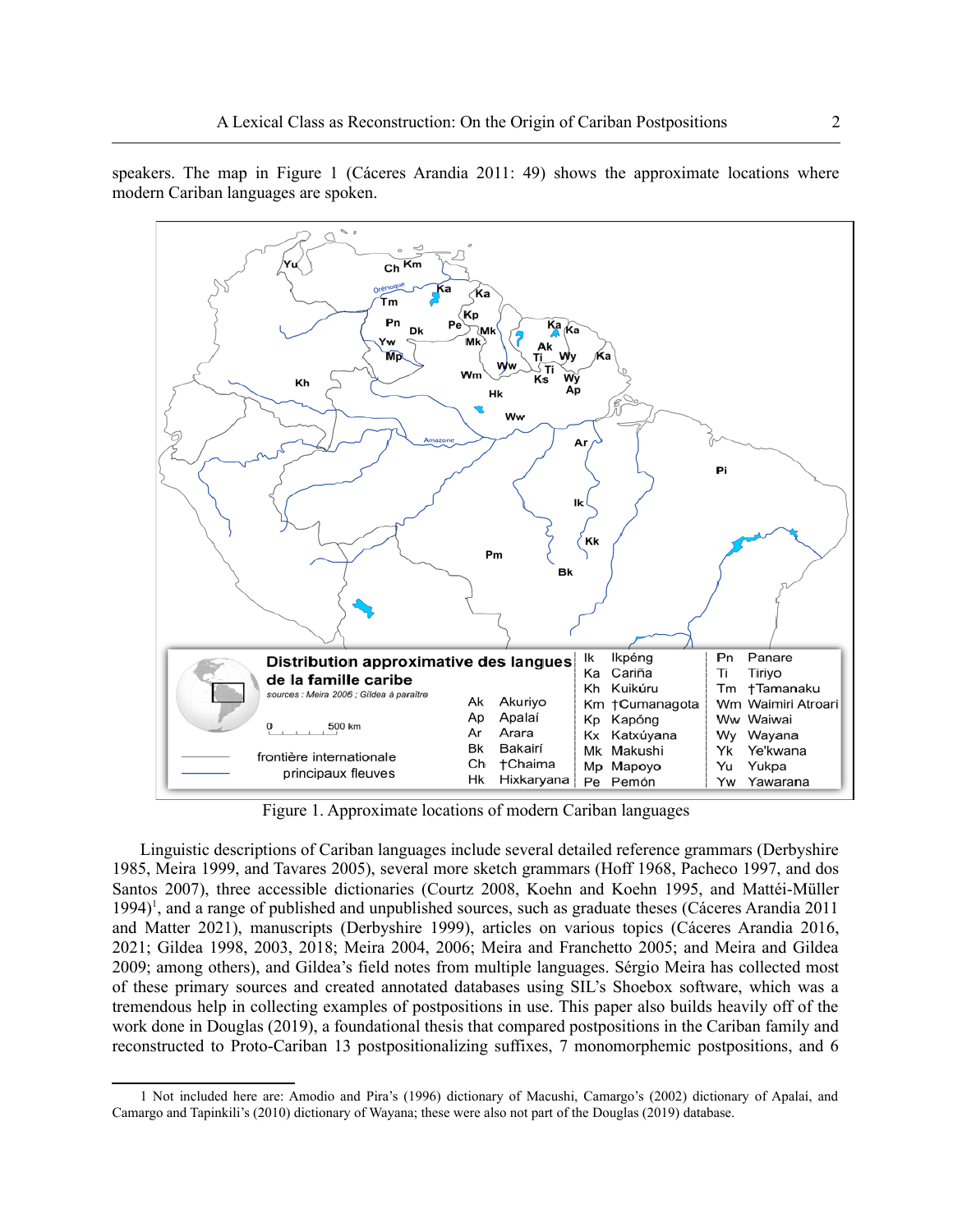Proto-Cariban postpositional stems. Additionally, its appendices provide a compilation of synchronic postpositions across 15 Cariban languages.

Despite multiple efforts over the last 70 years, including some recent efforts using phylogenetic statistical methods, there is still no widely accepted genetic classification of the family beyond lowerlevel groups, such that most hypotheses regarding higher-level branches that combine these groups remain tentative or even speculative (cf. Matter 2021 for a summary of these efforts to date). Figure 2 shows the most conservative classification from Matter (2021: 47).



Figure 2. Matter's (2021) conservative classification of the Cariban family

In this paper, the Parukotoan, Pekodian, and Taranoan Groups, as well as the Venezuelan Branch, are all well-represented. In addition, we have data of varying degrees of detail from the currently unclassified languages: Kari'nja, Wayana, Apalaí, and Upper Xingu Carib (which we refer to here as Kuikuro).

#### **1.2 Synchronic Cariban Postpositions**

Nearly all grammatical descriptions of synchronic Cariban languages agree in identifying a class of postpositions, which is identified via internal morphosyntactic properties and external distribution. Internally, Cariban postpositions head the Postposition Phrase (PP), either taking a preceding nominal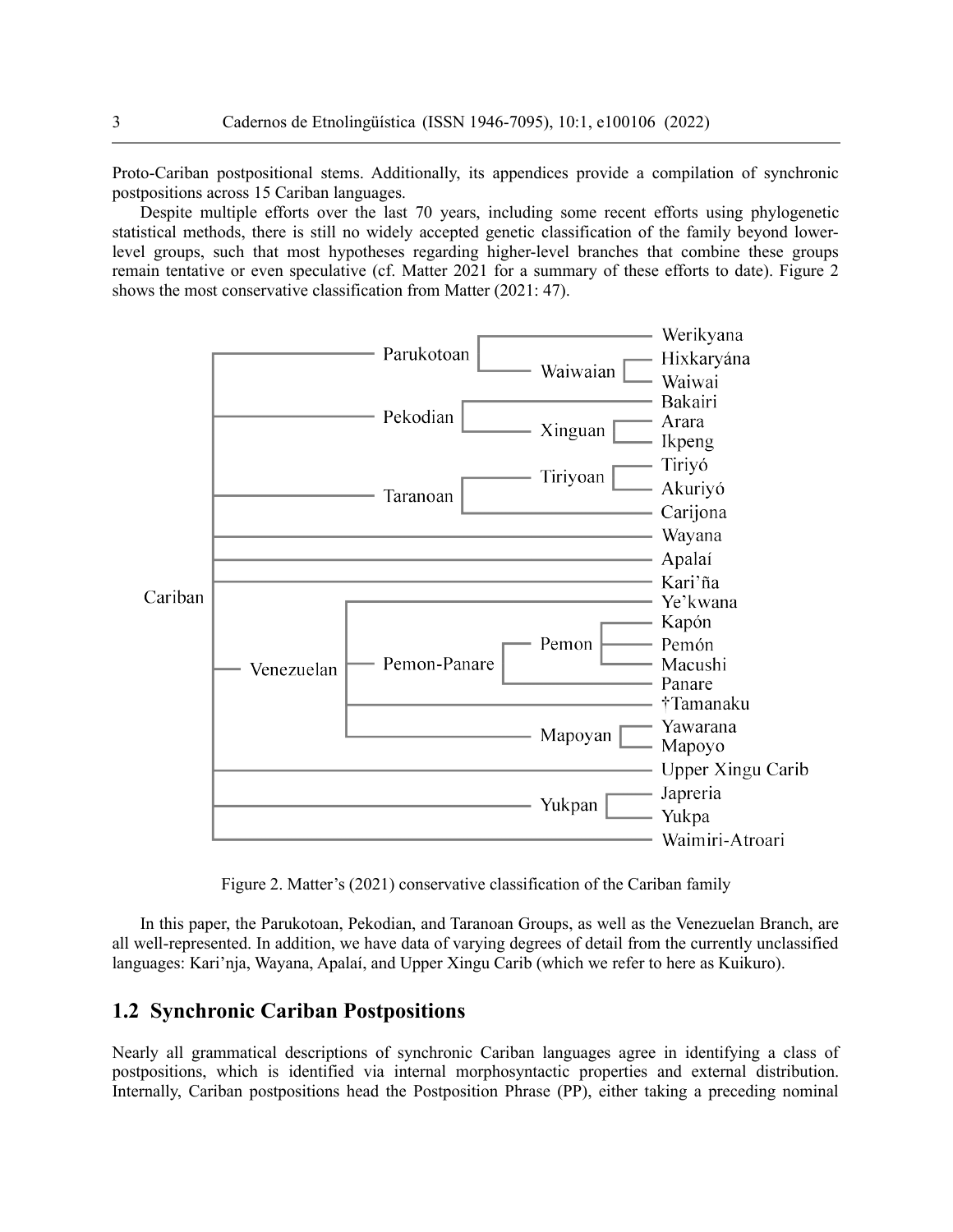object, as in (1), or bearing a personal prefix/proclitic that indexes the person of the object, as in (2), all examples from Wayana. These prefixes are identical to the prefixes that mark the possessor on nouns and a subset of them also occurs on verbs marking 1st and 2nd person P/SP. While it is not obligatory to indicate number, a distinct adverbial collective/plural suffix is found with postpositions (2), reconstructed as Proto-Cariban *\*-tine* (Gildea & Cáceres Arandia in progress). Also illustrated in (2) is that postpositions can be negated by a negative suffix/enclitic specific to adverbials, which reconstructs to \**=pɨra* (Cáceres Arandia 2016).

- [NOUN POSTP]<sub>PP</sub> (1) a. *kunitomo=ja* grandmother=DAT 'by my grandmother'
	- $b.$  [PREF-POSTP]<sub>PP</sub> *ə-ja* 2-DAT 'to you' (Tavares 2005: 337-338)
- (2) *ku-pəkə-he-ɾa* 1+2-about-COLL-NEG 'not busy with all of us' (Tavares 2005: 296)

Externally, PPs occur as nonverbal predicates, usually as complements of the copula (Gildea 2018: 369) or as adverbial adjuncts to predicates (cf. 3a-b below, from Hixkaryana). This syntactic distribution (and in a few languages, the collective suffix) is shared with adverbs, such that adverbs and PPs clearly constitute the superordinate category of adverbials (Meira & Gildea 2009: 121).

Turning to the question of the internal morphological structure of Cariban postpositions, in each language we find a few simple monomorphemic postpositions, but the large majority of postpositions are complex, consisting of a stem plus what has been described synchronically as an inflectional suffix (Derbyshire 1998: 42-43) or a postpositionalizing suffix (Douglas 2019: 6). Inspired by terminology from Penutian/Hokan studies of bipartite verb stems (DeLancey 1996: 37), these complex postpositions have been described by Douglas (2019: 94) as "bipartite", the term that we adopt in this paper. Examples (3a-b) show such bipartite postpositions modifying predicates in Hixkaryana. Table 1 reproduces the first comparative list of bipartite postpositions from Derbyshire (1998: 43).<sup>[2](#page-3-1)</sup>

<span id="page-3-0"></span>

| Hixkaryana |                                                                                                                 |
|------------|-----------------------------------------------------------------------------------------------------------------|
| a.         | ekeju jameno<br><i>juhso</i><br>kwa-ka                                                                          |
|            | bread 3-dipped-it<br>manioc-drink liquid-ALL                                                                    |
|            | 'He dipped the bread into the manioc drink.' (Derbyshire 1988:208)                                              |
| b.         | kwa-ha<br>nteko<br>tuna                                                                                         |
|            | water liquid-through 3-went                                                                                     |
|            | 'He went through the water (i.e. 'he swam underwater') or 'He swam<br>along the surface.' (Derbyshire 1988:208) |
|            |                                                                                                                 |

<span id="page-3-1"></span>[<sup>2</sup>](#page-3-0) To enhance comparability between languages, in our comparative tables and examples we convert orthographies to IPA.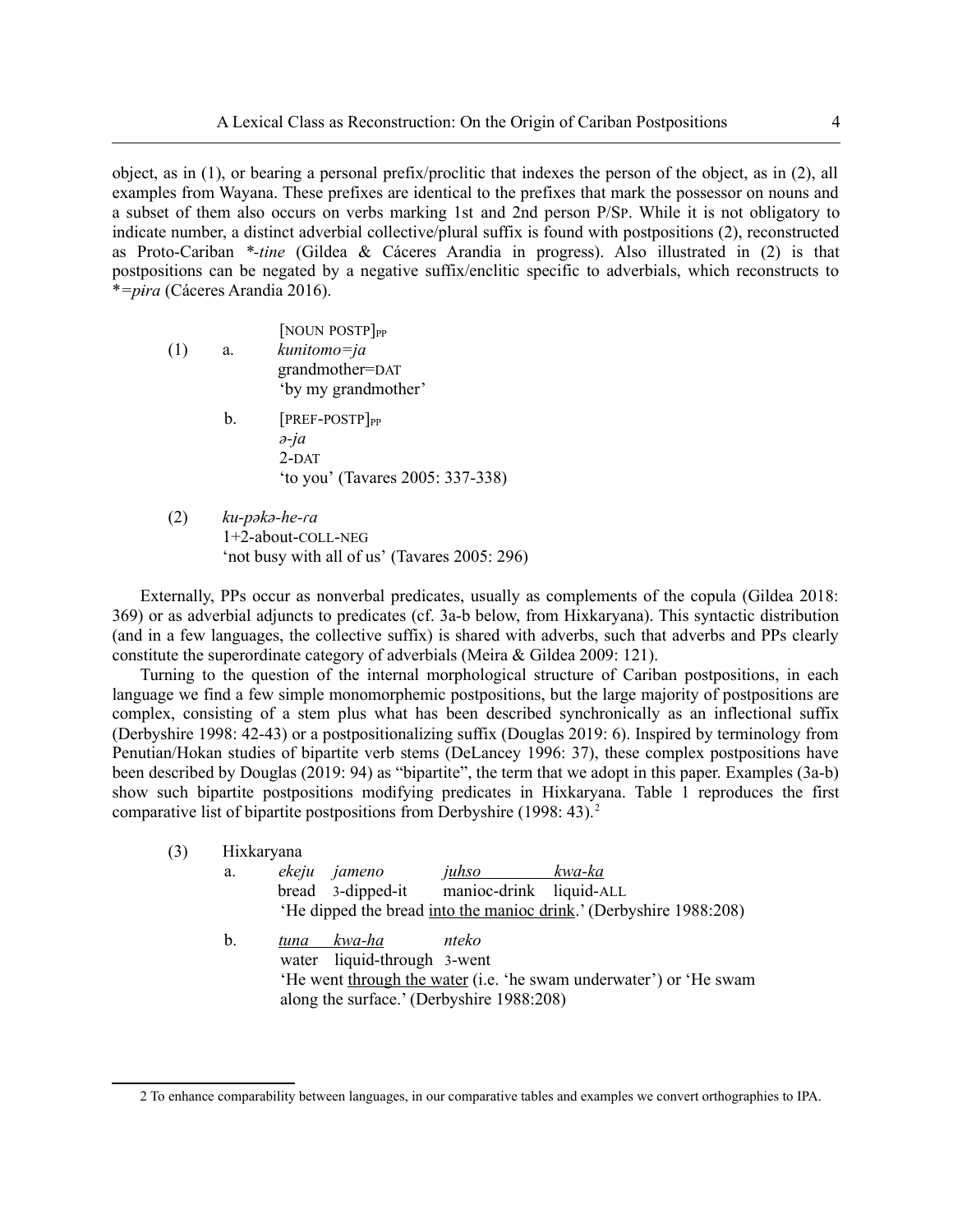| Apalai               | Hixkaryana                 | Waiwai      | Makushi |
|----------------------|----------------------------|-------------|---------|
| Liquid               |                            |             |         |
| in $kwa$ -o          | kwa-wo                     | kwa-w       | ka      |
| into kwa-ka          | kwa-ka                     | kwa-ka      | ka-ta   |
| from kwa-e           | kwa-je                     | kwa-j       | ka-pai  |
| Flat surface         |                            |             |         |
| on/at $po$           | ho                         | $\phi$ o    | po      |
| to/onto <i>po-na</i> | ho-na                      | $\phi$ o-na | po-na   |
| from $po$ - $e$      | $ho$ -je                   | $\phi$ o-j  | $po-i$  |
| Open area            |                            |             |         |
| in/on/at $ta-o$      | $ta$ -wo / ja-wo ja-w      |             | ja      |
| to/into ta-ka        | ta-ka / ja-ka <i>ja-ka</i> |             | ja-pih  |
| from ta-e            | ta-je / ja-je              | <i>ja-j</i> | ja-pai  |
| Enclosed space       |                            |             |         |
| $\ln a$ -o           | $ja-wo$                    | $ja-w$      | ta      |
| to <i>a-ka</i>       | ja-ka                      | ja-ka       | ta-pih  |
| from <i>a-e</i>      | $ja$ -je                   | $ja-j$      | ta-pai  |

Table 1. Derbyshire's (1998) examples of Bipartite Postpositions

Casual inspection of the forms in Table 1 reveals that each language has isomorphic stems encoding properties of the ground (liquid, flat surface, open area, or enclosed space) combined with suffixes encoding the spatial relation or path of the figure relative to this ground (locative, allative, or ablative). A more fine-grained inspection reveals that neither the stems nor the suffixes are always cognate across all four languages. Considering stems, even the sister Parukotoan languages Hixkaryana and Waiwai have differences in the stems used to encode 'open area', with Waiwai using the same stem *ja* for both 'open area' and 'enclosed space', whereas Hixkaryana allows a distinct stem *ta* in alternation with *ja* to indicate 'open area'. Considering suffixes, the Venezuelan Branch language Makushi has two non-cognate allative forms, *-ta* and -*pɨh*, and one non-cognate ablative form, *-pai*. Working with more recently published data, Douglas (2019: 72-73) reconstructs the bipartite postposition \**kuwa-ka* LIQUID-ALLATIVE' to Proto-Cariban, yet in the modern reflexes of this proto-form, in addition to the innovative Makushi reflex *ka-ta*, there are innovative suffixes in Kuikuro and Ikpéng (4a-b).

| (4) | a.      | Kuikuro | kwa-ti<br>liquid-ALL<br>'into liquid' (Santos 2007:282)           |
|-----|---------|---------|-------------------------------------------------------------------|
|     | $b_{-}$ | Ikpéng  | $gwa-t/i$<br>liquid-ALL<br>$'(to)$ in (liquid)' (Pacheco 1997:72) |

In the much more extensive database of bipartite postposition inventories that informs the analysis in Douglas (2019), such noncognate forms proliferate, with hundreds of stems. In the next section, we turn to the problem of how to reconstruct postpositions in the face of such extensive synchronic variation.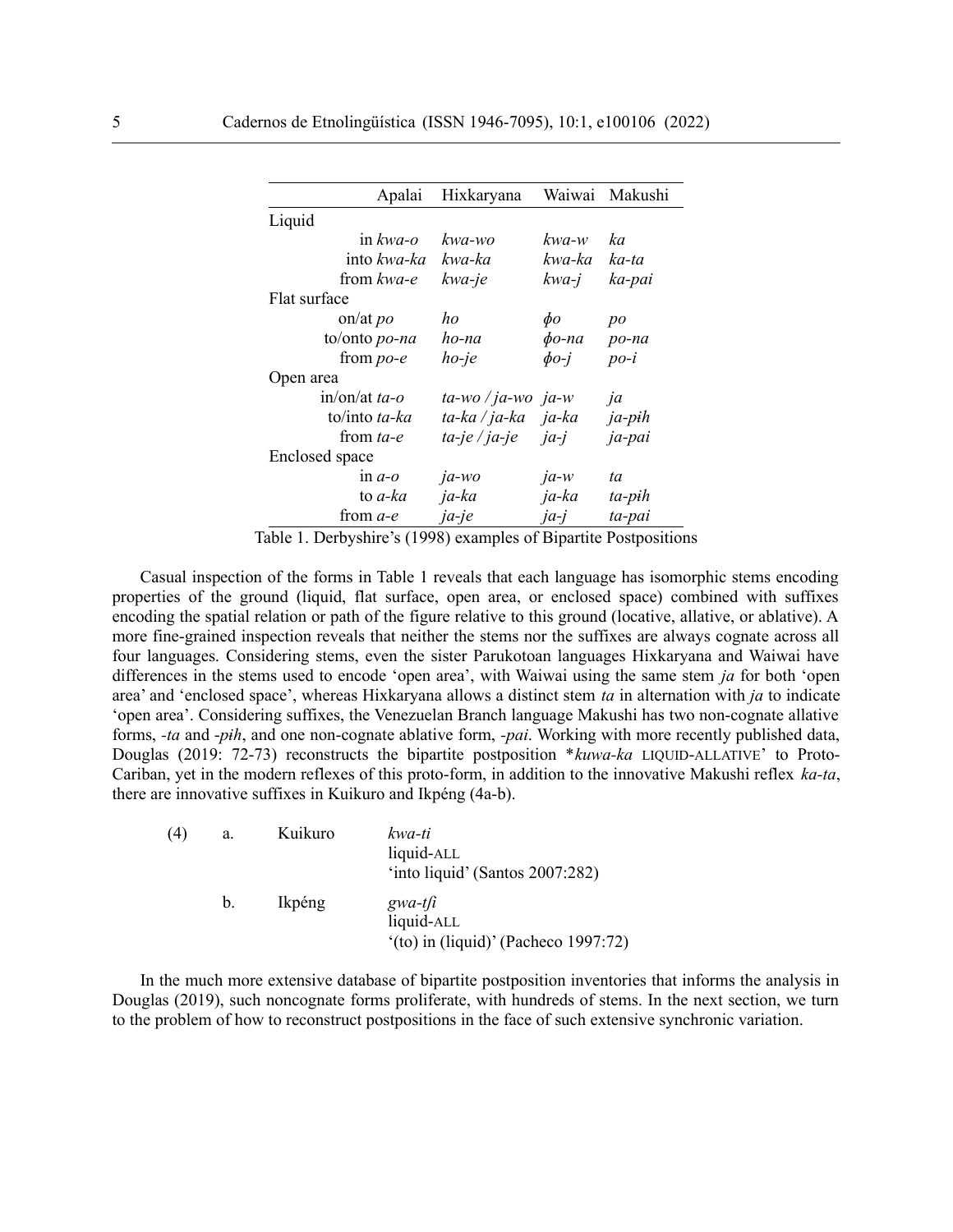#### **1.3 Reconstructing Cariban Postpositions**

The simple monomorphemic postpositions are relatively straightforward to reconstruct using the standard comparative method (§2). The task becomes more complicated as we consider the bipartite postpositions because similar semantic values may be encoded in individual languages with different stems and/or different suffixes. The appendices to Douglas (2019) include a list of approximately 160 noncognate postpositional stems and 20 noncognate postpositionalizing suffixes from individual languages. Given the consistency of the morphological template for bipartite postpositions, it is remarkable to find so many noncognate morphemes populating that template, such that there are so few richly attested postpositional words that are fully cognate.

One possible explanation for the lack of cognates could be the uneven coverage of postpositions in the documentary record. For some languages, the record contains quite detailed knowledge. For example, Kari'nja has multiple grammars and dictionaries, including the extensive dictionary by Courtz (2008), which offers etymological information for a substantial number of words. For Tiriyó and Ye'kwana, particularly motivated individuals wrote reference grammars (Meira 1999 for Tiriyó; Cáceres Arandia 2011 for Ye'kwana) and also published specific stimulus-driven research into spatial relations (Meira 2006; Cáceres Arandia 2021). As such, for each of these three languages, Douglas (2019) was able to collect well-described lists of over 100 attested bipartite postpositions. At the other end of the scale, we have languages like Ikpéng and Waimiri-Atroari, for which the coverage of postpositions is limited to 3 pages of a sketch grammar, or Yukpa, for which Douglas (2019) was only able to collect an opportunity sample from examples intended to illustrate other phenomena. In addition to providing a relatively short list of postpositions, such sources generally do not explore the semantics of the postpositions, generally providing only translational equivalents in the language of publication (usually Spanish, Portuguese, or English). While the bulk of the documentary record falls somewhere between these extremes, documentation for most languages tends towards the short lists with semantic range limited to translations.

We are confident that, as future documentation becomes more extensive, it will become possible to identify cognates for many more stems, and perhaps for more suffixes as well. Even so, we are not confident that we will greatly increase the inventory of *words* that can be reconstructed as postpositions in Proto-Cariban. On the basis of similarly uneven documentation for nouns and verbs, Meira & Franchetto (2005) were able to provide cognate sets for 168 nouns and 36 verbs, as compared to only 4 postpositions. Similarly, Gildea & Payne (2007) were able to reconstruct 85 nouns and 28 verbs and no postpositions. Across the individual languages of the family, the variation in inventories of postpositions is qualitatively different than the variation across nouns and verbs, such that the task of reconstruction is also qualitatively different.

In this paper, we propose to reconstruct only a small inventory of Proto-Cariban postpositional words. Beyond those words, we reconstruct a constructional template, in which a relatively limited set of pre-Proto-Cariban spatial/directional postpositions combined freely with relational nouns. A few of these combinations appear to have lexicalized early and thereby can be reconstructed with some confidence. The remainder of modern postpositions appear not to have become firmly lexicalized combinations until much more recently, such that the attested combinations vary to a remarkable degree across even closely related individual languages. In some cases, lexicalized combinations have been reanalyzed as single morphemes, leading to the creation of new monomorphemic postpositions, which in turn become suffixes on relational nouns.

In the remainder of this paper, we divide the exposition so as to build up this historical scenario, piece by piece. Section 2 reconstructs the clear cases of monomorphemic postpositions. Section 3 considers the inventory of reconstructible postpositionalizing suffixes, most of which we argue were Pre-Proto-Cariban monomorphemic postpositions, some of which were likely still postpositions in Proto-Cariban; this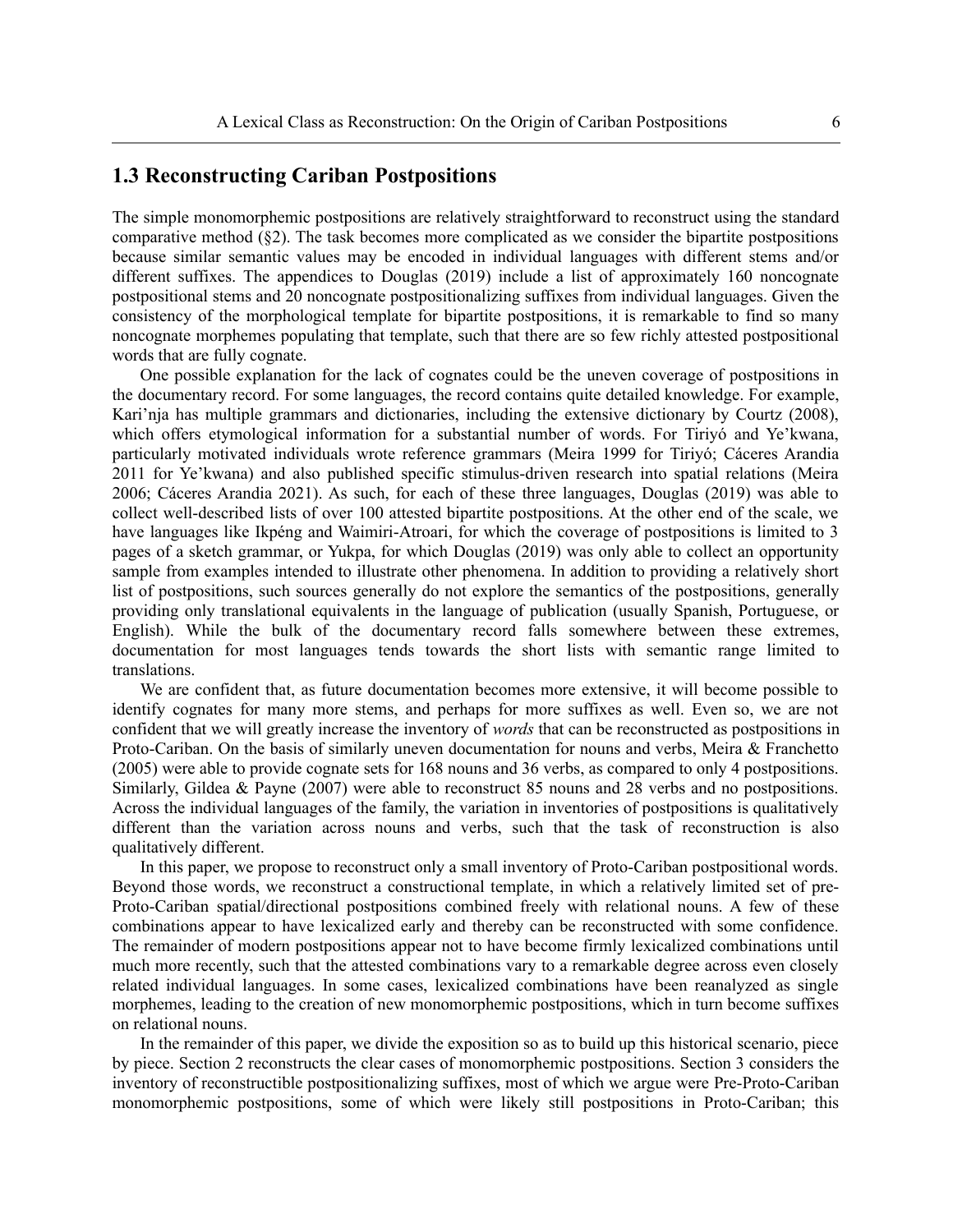section also considers the more recent development of new suffixes from postpositions. In Section 4, we consider the status of the postpositional stems, separating the vast majority that clearly originates in relational nouns from the handful that are not attested outside of postpositions, and whose etymological part of speech can only be inferred by analogy to the larger group of known origin. We also present evidence of the creation of new stems from verbal origins and discuss how these processes apply more broadly to adverbials in the Cariban family. In Section 5 we discuss some implications of our reconstructions, both for our understanding of processes of change and for our understanding of what kinds of entities are, in fact, reconstructible to Proto-languages.

### **2 Monomorphemic Postpositions**

Monomorphemic postpositions are a relatively small subsection of the postpositional inventory in any modern Cariban language, and of this group, only 5 monomorphemic postpositions can be definitively reconstructed to Proto-Cariban. It is telling that the majority of these postpositions convey grammatical information, as compared to the predominantly locative meanings found in the bipartite postpositions. As illustrated in §1.2, monomorphemic postpositions either directly follow their object noun, cliticizing to it phonologically, or they bear a personal prefix indexing their object. We now briefly consider the five reconstructible monomorphemic postpositions based on the cognate sets in Table 2 (drawn from the much more detailed cognate sets in Douglas 2019: 56-69, 158).<sup>[3](#page-6-1)</sup>

<span id="page-6-0"></span>

| Language   |                          |            |          | <i>*paka</i> 'SUPR' <i>*te</i> 'DESID' <i>*wiya</i> 'DAT' <i>*pe/me</i> 'ESS' <i>*ke</i> 'INSTR' |    |
|------------|--------------------------|------------|----------|--------------------------------------------------------------------------------------------------|----|
| Wayana     | pəkə                     | se         | ja       | me                                                                                               | ke |
| Tiriyó     | $p\partial(k)(\partial)$ | se         | $=$ :ja  | me                                                                                               | ke |
| De'kwana   | həkə                     | se         | wə       | $-he$                                                                                            | ke |
| Ye'kwana   | həkə                     | $-se$      | uw       | $-he$                                                                                            | ke |
| Apalaí     | poko                     | se         | $\alpha$ | me                                                                                               | ke |
| Werikyana  | poko                     | tfe        | w(i)ja   | me                                                                                               |    |
| Waiwai     | $\phi$ oko               | fe         | $(w)$ ja | me                                                                                               | ke |
| Hixkaryana | hoko                     | fe         | $(w)$ ja | me                                                                                               | ke |
| Kari'nja   | poko                     | <i>Pse</i> | .wa      | me                                                                                               | ke |
| Waimiri    | piki                     | sį         | ja       |                                                                                                  | ke |
| Akawaio    | $pi$ ?                   |            | uja      | pe                                                                                               | ke |
| Makushi    | $pi$ ?                   | $ju$ ?-se  | ja       | pe                                                                                               | ke |
| Panare     | pa <sup>2</sup>          |            | uja      | pe                                                                                               | ke |
| Ikpéng     | pok                      |            |          | pe                                                                                               | ke |
| Kuikuro    | heke                     | -ti        |          |                                                                                                  | ke |

Table 2. Cognate sets for the clearly reconstructible monomorphemic postpositions

Reflexes of *\*pəkə* 'adhesion-attachment' are found in every language in our database with a wide range of meanings, both within and across languages, including adhesion-attachment, superessive, dative, ergative, source, 'about', and 'because'. The most concrete of these, adhesion-attachment, such as gum stuck to a desk, is also the most widely attested, and so reconstructs as the most likely original meaning (Douglas 2019: 58). Similarly widespread is *\*te* 'desideritive', a mental state postposition (Meira 2004:

<span id="page-6-1"></span>[<sup>3</sup>](#page-6-0) We thank an anonymous reviewer for providing some additional cognates, which we have included in this table. Notably excluded from this table is \**po*, which is discussed further below as reconstructing originally to a postpositional stem rather than a monomorphemic postposition.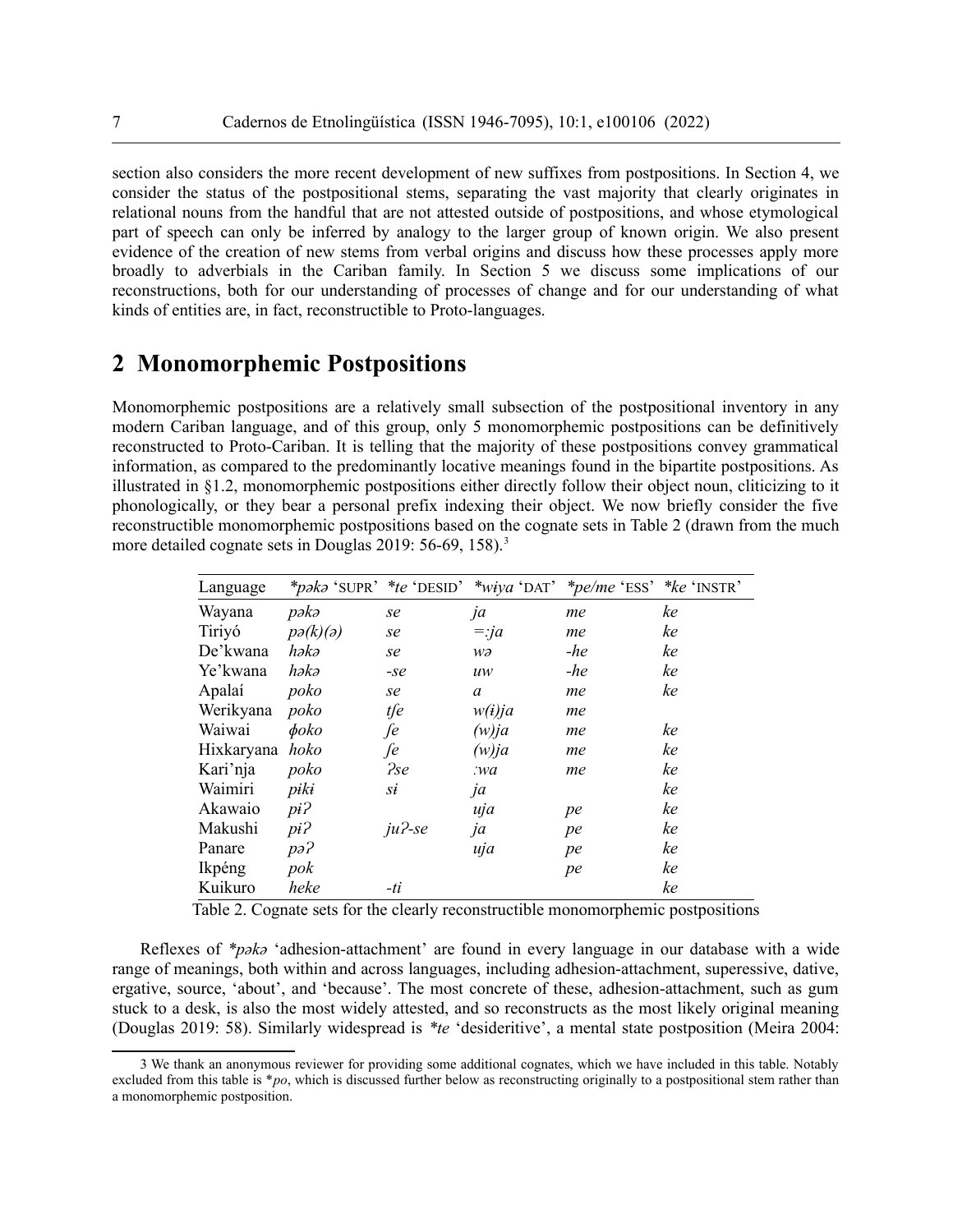143) found in at least 10 languages, and so the only mental state postposition that reconstructs to Proto-Cariban (Douglas 2019: 64). Another extremely common form is *\*wɨja* 'dative', with a reflex found in at least 11 languages (Douglas 2019: 67). In nearly all these languages, it also marks the causee in causative constructions and agent of nominalizations; in a few, it also marks the main clause ergative (Gildea 2003: 5-7). Reflexes of *\*ke* 'instrumental' are found in almost all languages in our database, in three occurring also as a postpositionalizing suffix (Douglas 2019: 54-55). Finally, reflexes of *\*pe/me* 'essive' are also found throughout the family, with some languages presenting a reflex of *\*pe* and others a reflex of *\*me* (not a regular correspondence, although similar oral-nasal correspondences are found in some verbal derivational suffixes, cf. Gildea & Cáceres Arandia in preparation). The meaning of this postposition is somewhat obscure, sometimes translated 'as, seems as, serves as', but sometimes claimed to have no semantic value, serving instead the simple syntactic function of making it possible for a noun to occur in a position reserved for adverbials (Gildea 2018: 369). Modern reflexes of this postposition are frequently described as an adverbializing suffix, suggesting that it has grammaticalized more readily than the others.

There are a few other monomorphemic postpositions whose reflexes are well-attested across multiple languages, but which are missing from enough genetic sub-units that they do not automatically reconstruct all the way to Proto-Cariban. These include *\*pəkərə* 'behind', \**akərə* 'commitative (exclusive)', \**marə* 'commitative (inclusive)', and *\*wara* 'similaritive'.[4](#page-7-1)

Given so few reconstructible forms, we are led to conclude that monomorphemic postpositions were a small class in Proto-Cariban. Further, there is little evidence of syntactic change: from the status of monomorphemic postpositions in Proto-Cariban, nearly all of these (except perhaps *\*pe/me*) continue to be attested primarily as monomorphemic postpositions in the modern languages. The absence of evidence for any morphosyntactic change from PPC to Proto-Cariban to the modern languages suggests the syntactic development modeled in Figure 3: a PPC noun and monomorphemic postposition, acting as a postpositional phrase, ends up synchronically either as a retention of that postpositional phrase structure, as a postposition, or as an adverb.

<span id="page-7-0"></span>

| PPC.                  | PC.                                      | Modern languages                    |
|-----------------------|------------------------------------------|-------------------------------------|
| ** $[N=POSTP]_{PP} >$ | $\sqrt[*]{\text{N=POSTP}}_{\text{PP}}$ > | $[N=POSTP]_{PP}$                    |
|                       |                                          | $[STEM-ke]postposition$             |
|                       |                                          | $[N-pe$ /- $me$ ] <sub>ADVERB</sub> |
|                       |                                          |                                     |

Figure 3. Evolution of monomorphemic postpositions

From this rather modest beginning, we have established the foundation for our more ambitious reconstruction of the spatial/directional postpositionalizing suffixes as historically monomorphemic postpositions. We turn to this task in section 3.

# **3 Pre-Proto-Cariban postpositions to Proto-Cariban and/or modern suffixes**

Having established that we must reconstruct a (Pre-)Proto-Cariban category of monomorphemic postposition, we turn to the problem of how to reconstruct each half of bipartite postpositions. Recall from §1.2 that most postpositions found in modern languages are bipartite; these stems and suffixes can

<span id="page-7-1"></span>[<sup>4</sup>](#page-7-0) Douglas (2019), based on a less conservative classification of the family, found \**pəkərə* in Guianan and Venezuelan; \**akərə* in Guianan, Venezuelan, and Parukatoan; \**marə* in the Guianan, Venzuelan, Apalaí, and Waimirí Atroarí; and \**warə* in Guianan, Venezuelan, Parukatoan, and Waimirí Atroarí.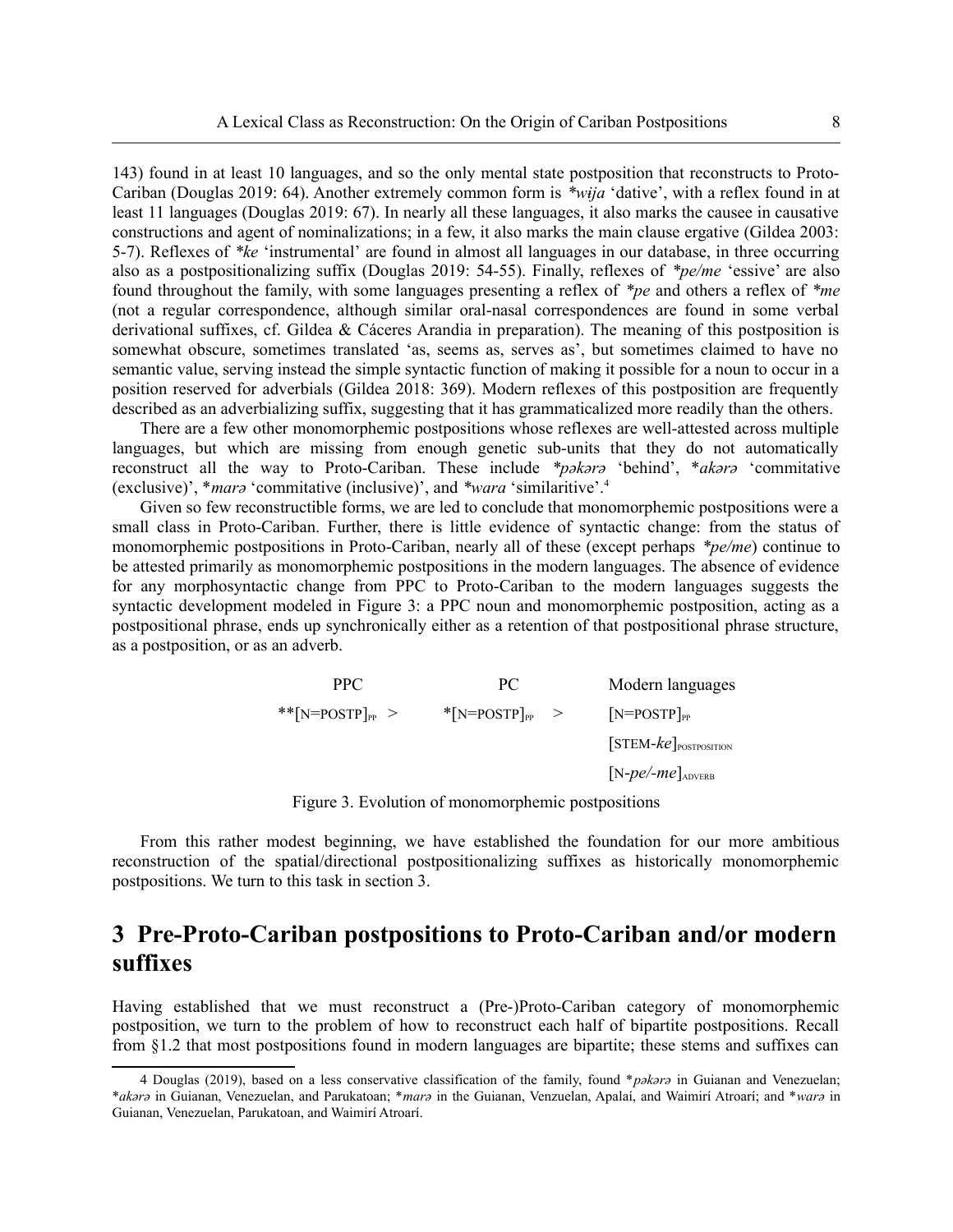be compared and reconstructed to Proto-Cariban independently from each other. Recall from §1.3 that most specific combinations of stem plus suffix are not reconstructible as words, because even though there are often ample cognates for both the stems and the suffixes in question, modern languages generally express what translates as the same meaning by means of cognate stems plus noncognate suffixes (e.g., from Table 1, Hixkaryana *kwa-ka* 'liquid-allative' vs, Makushi *ka-ta* 'liquid-allative') or less commonly, cognate suffixes affixed to noncognate stems (also from Table 1, Apalaí *ta-ka* 'open.space-allative' vs Hixkaryana *ya-ka* 'open.space-allative'. In this section we focus on reconstructing the suffixes, leaving until §4 the origins of stems.

Altogether, Douglas (2019) was able to identify 33 different postpositional suffixes in modern languages. Of these, 20 are attested in only one language, and so cannot be reconstructed via the comparative method.<sup>[5](#page-8-1)</sup> Of the 13 that are found in multiple languages of the family, four seem to carry the allative meaning (Table 3), four the static locative meaning (Table 4), and the remainder have the perlative, ablative, or instrumental meaning (Table 5). Under each table we discuss the distributions of these forms, with an eye to diagnosing the likely relative time depth of each in this particular function.

<span id="page-8-0"></span>

| Language   | $*$ -ka 'ALL' |             | *-na 'ALL' *-kəi 'ALL' | *-katja 'ALL' |
|------------|---------------|-------------|------------------------|---------------|
| Wayana     | $-k$          | -na         |                        |               |
| Tiriyó     | -ka           | -na         | -kii                   |               |
| De'kwana   | -ka           | -na         |                        |               |
| Ye'kwana   | -ka           | -na         | -kəi                   |               |
| Apalaí     | -ka           | -na         |                        |               |
| Werikyana  | -ka           | -na         |                        | -koso         |
| Waiwai     | -ka           | -na         |                        | -koso         |
| Hixkaryana | -ka           | -na         |                        | $-koso$       |
| Kari'nja   | -ka           | $-na(k)(a)$ |                        |               |
| Waimiri    | -ka           | -naka       |                        |               |
| Akawaio    | -ka           | -na         | -kii                   |               |
| Makushi    |               | -na         | -kii                   |               |
| Panare     | -ka           | -na         |                        |               |
| Ikpéng     | -k            |             |                        | -ktfi         |
| Kuikuro    |               | -na         |                        | $-ti$         |

Table 3. The cognate allative suffixes

The first thing to notice about the allative suffixes is that three different morphemes are attested for most of the languages, occurring (in a sort of complementary distribution) on different postpositional stems. It is tempting to think of them as a single suppletive morpheme in synchronic languages, but this analysis is not available as a reconstruction because the individual suffixes do not consistently occur on cognate stems across the modern languages. As such, the reconstruction needs to allow flexibility for individual suffixes to occur with different individual stems. The second thing to notice is that most reflexes of *\*-kəi* 'allative' are attested in the best-documented languages, which suggests that more cognates are likely to be encountered with more complete documentation of the other languages.

<span id="page-8-1"></span>[<sup>5</sup>](#page-8-0) We do not consider these forms further here, although an interesting future project might be seeking cognates for these suffixes in other parts of speech, whether in the same languages or in more closely-related languages.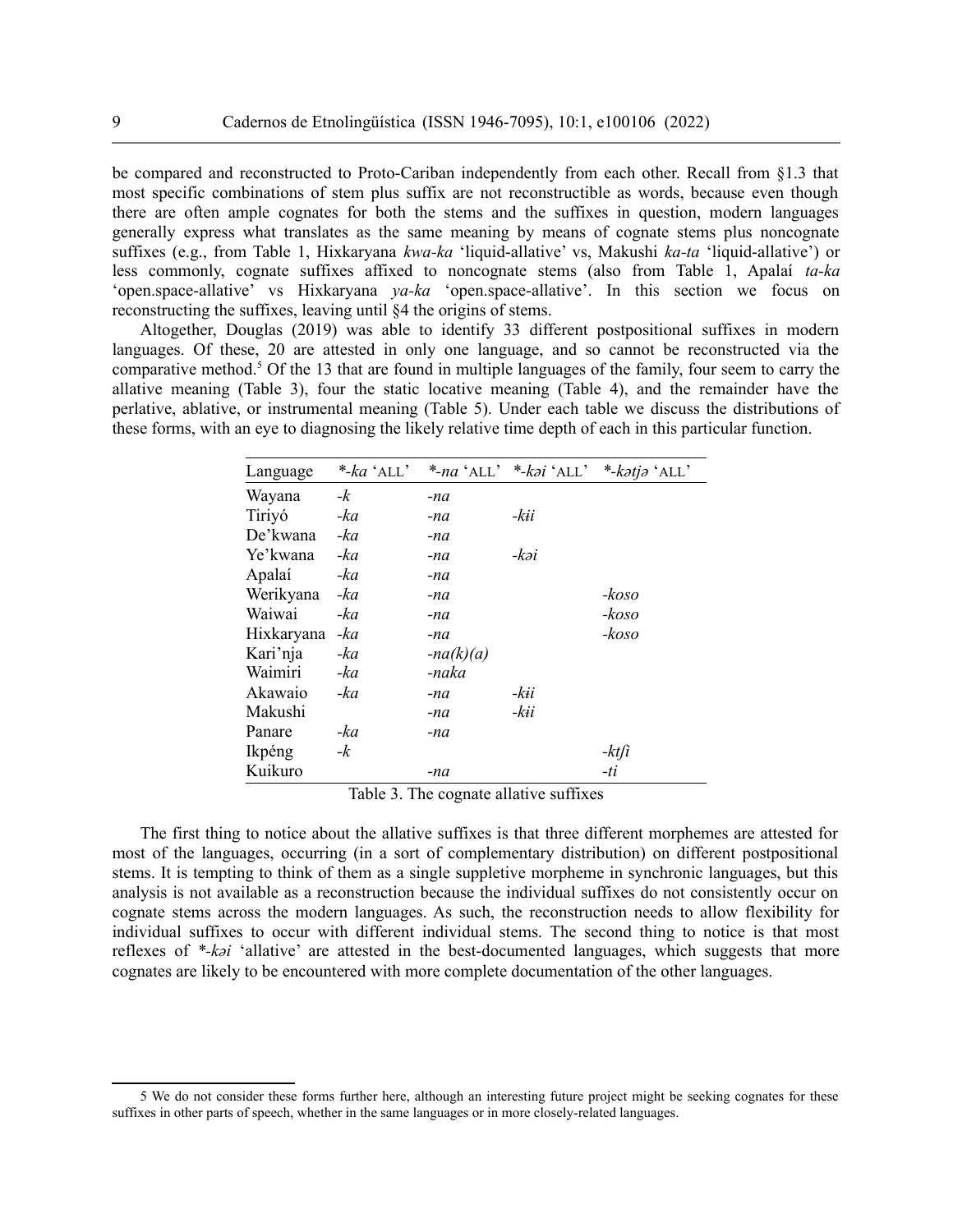| Language   |           | *-po 'LOC' *-wə 'LOC' | *-tə $`$ LOC'                | *-ta 'LOC' |
|------------|-----------|-----------------------|------------------------------|------------|
| Wayana     | $-po$     | $-u$                  |                              | -ta        |
| Tiriyó     | $-po$     | $-w\partial$          | -tə                          |            |
| De'kwana   | $-ho$ :   | $-wa$                 | $-t\partial \sim -d\partial$ | $-da$      |
| Ye'kwana   | -ho       | $-wa$                 | $-to \sim -t_o$              | $-ta$      |
| Apalaí     | $-po$     | $-0$                  | -to                          |            |
| Werikyana  | $-h$ o    | $-WO$                 | -to                          | -ta        |
| Waiwai     | $-\phi$ o | $-w(o)$               | -to                          | -ta        |
| Hixkaryana | $-ho$     | $-WO$                 | -to                          |            |
| Kari'nja   | $-po$     | $-WO$                 | -to                          |            |
| Waimiri    |           |                       |                              |            |
| Akawaio    | $-po$     | $-u$                  |                              |            |
| Makushi    | $-po$     |                       |                              | -ta        |
| Panare     | $-po$     | $-wo$                 |                              |            |
| Ikpéng     | $-p$      |                       |                              |            |
| Kuikuro    | $-po$     |                       | -te                          | -ta        |

<span id="page-9-0"></span>Table 4. The cognate static locative suffixes

Considering the locative suffixes, again the typical pattern is for each language to have multiple suffixes that do not create a synchronic contrast on any individual stems. They are distributed across various non-cognate stems in the modern languages and again it is likely that more complete documentation would fill several of the gaps in Table 4.<sup>[6](#page-9-1)</sup>

| Language        |              |       | *-irə 'PERL' *-ro 'PERL' *-kəkə 'PERL' *-je 'ABL' *-ke 'INSTR' |           |       |
|-----------------|--------------|-------|----------------------------------------------------------------|-----------|-------|
| Wayana          | $-ira$       | $-ro$ |                                                                | $-je$     |       |
| Tiriyó          |              |       |                                                                | $-e$      |       |
| De'kwana        |              |       |                                                                | $-i$      |       |
| Ye'kwana        |              |       | -kəkə                                                          | $-i$      |       |
| Apalaí          |              |       |                                                                | $-je$     |       |
| Werikyana       |              |       |                                                                | $-je$     | $-ke$ |
| Waiwai          | -ri          |       |                                                                | $\dot{J}$ |       |
| Hixkaryana -rje |              |       | -koko                                                          | $-je$     |       |
| Kari'nja        |              | -ro   |                                                                |           | -ke   |
| Waimiri         |              |       |                                                                |           |       |
| Akawaio         | $-r\partial$ | -ro   |                                                                | $-i$      |       |
| Makushi         |              | -ro   |                                                                | $-i$      |       |
| Panare          |              |       |                                                                | $-i$      |       |
| Ikpéng          |              |       |                                                                |           |       |
| Kuikuro         |              |       |                                                                |           | -ki   |

Table 5. The remaining cognate suffixes

Table 5 is considerably sparser than the previous two tables, with only reflexes of *\*-je* 'ablative' sufficiently well-attested to be clearly reconstructible to Proto-Cariban. That said, each of the others is

<span id="page-9-1"></span>[<sup>6</sup>](#page-9-0) Given their similarity in meaning and form, it may be appealing to think of \*-*të* and \*-*ta* as having a common origin. However, the two forms co-exist in multiple modern languages and there is no environment that would condition either \* *a* or \**ë* to split in this way (cf. Douglas 2019: 51).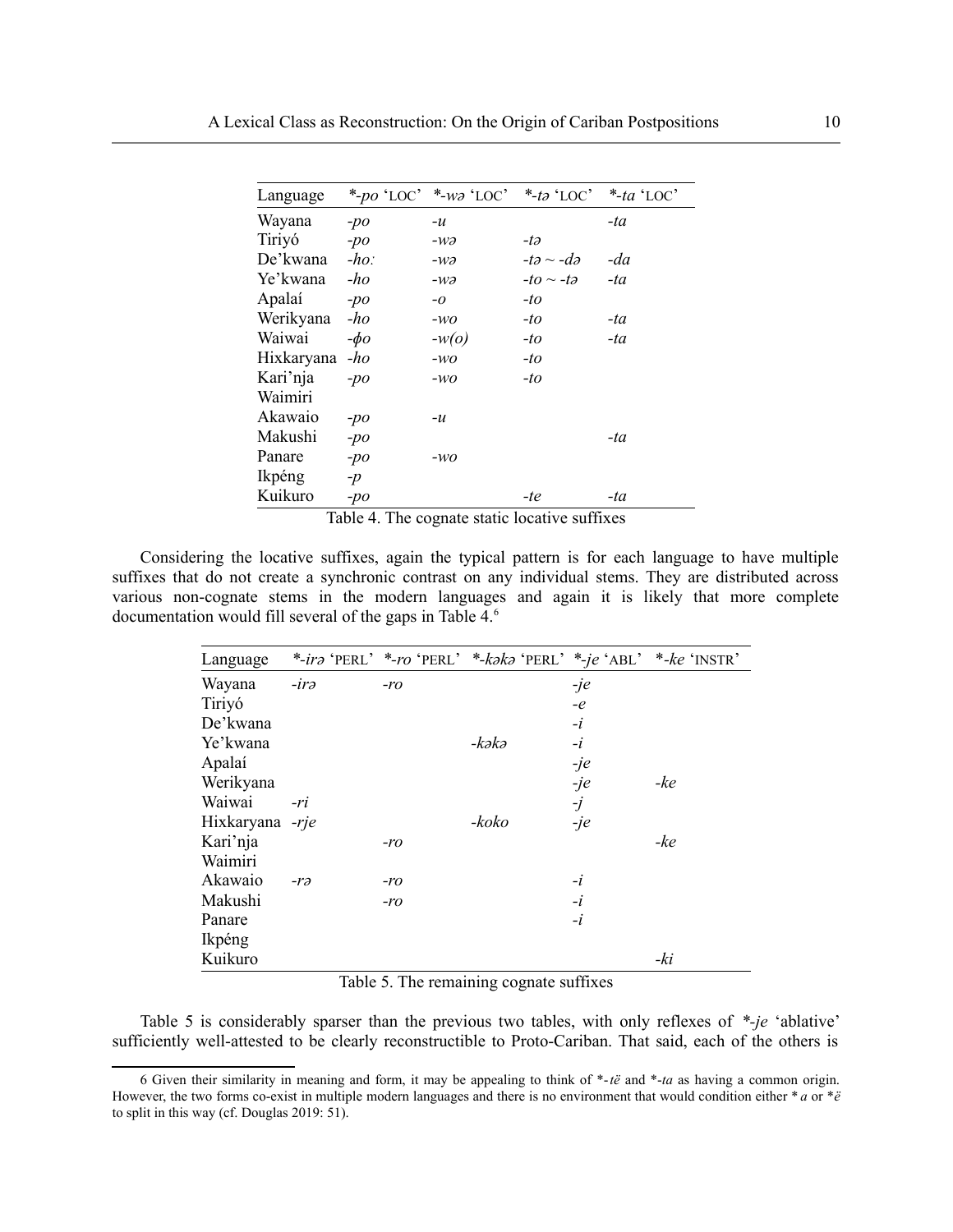attested in languages that are separated by some distance, both geographically and genetically, which indicates that at least the source morpheme for each suffix must have been present at an early stage of the Cariban family. Interestingly, in this table better documentation does not correlate with filled cells on the table, as the best-documented languages (Tiriyó, Kari'nja, and Ye'kwana) each have only one or two forms attested.

Having introduced these forms as suffixes, we turn to the evidence that they might once have been monomorphemic postpositions. The main argument is by analogy to monosyllabic, monomorphemic postpositions. One of those presented in §2, *ke* 'instrumental' (Table 2) has become a postpositionalizing suffix in three languages (Table 5), demonstrating that postpositions can be reanalyzed as postpositionalizing suffixes. In addition, a few of these erstwhile suffixes are still attested synchronically as monomorphemic postpositions: Douglas (2019: 101-105) gives a full list of monomorphemic postpositions encountered in his sources, from which we extract four whose similarity to the corresponding suffixes in both form and meaning is too great to be coincidence. First, he gives *\*po* 'LOC' in Akawaio, Apalaí, Hixkaryana, Kari'nja, Makushi, Panare, Tiriyó, Waiwai, Wayana, Werikyana, and Ye'kwana. Next, *\*ka* 'ALL' in Akawaio, Apalaí, Dekwana, Hixkaryana, Kari'nja, Makushi, Panare, Tiriyó, Waimirí Atroarí, Waiwai, Wayana, Werikyana, and Ye'kwana. Then, *\*ta* 'LOC' in Kari'nja, Makushi, Panare, and Waimiri. Finally, he gives *\*na* 'ALL': in Waiwai and perhaps Wayana.

For at least these four suffixes plus *-ke '*INSTR', the most reasonable hypothesis is that the suffixes are a later development, derived via the grammaticalization of the former postpositions. In the absence of another mechanism for creating the postpositionalizing suffixes, the most parsimonious internal reconstruction is that all such suffixes are former postpositions, as modeled in Figure 4.

| PPC.                         | PС                                 | Modern languages                 |
|------------------------------|------------------------------------|----------------------------------|
| $**$ [N=POSTP] <sub>PP</sub> | $\text{*}$ [N=POSTP] <sub>PP</sub> | $(\text{[N=POSTP]}_{\text{PP}})$ |
|                              | $(*[STEM-SUFFIX]_{POSTP})$         | $[STEM-SUFFIX]_{POSTP}$          |

#### Figure 4. Evolution of bipartite postpositions

Since internal reconstruction does not provide a means to triangulate and thereby determine time depth, the reconstruction of suffixes as etymological postpositions is secure only for Pre-Proto-Cariban; given the number of modern reflexes that are attested only as suffixes, it is possible that several had already become suffixes by the time of Proto-Cariban (in parentheses in Figure 4). However, there is a logical problem to reconstructing stem plus suffix combinations to Proto-Cariban: if the combinations were already lexical items, why are there so few modern cognates of bipartite postpositional *words*? At the very least, this indicates a high degree of suppletion in Proto-Cariban and its immediate daughters, of a kind not seen in other word classes in the family. Since combinatorial freedom is typically a property of phrases rather than word-internal morphology, we presume that most such combinations were still postpositional phrases in Proto-Cariban, even though such phrases are not common in the modern languages (and so marked in parentheses in Figure 4). We return to this problem in §5. Next, we look to the creation of new postpositionalizing suffixes.

As discussed above, there are many different postpositionalizing suffixes in synchronic Cariban languages, and while it is possible that such extensive suppletion originated in a large supply of synonymous postpositions in Proto-Cariban, that answer is a bit too facile. A more plausible scenario would be one that allows innovative suffixes to arise from other sources via more recent mechanisms. At this time, we identify two such sources: stem+suffix can be reanalyzed as a monomorphemic suffix and sequences of two postpositions can be reanalyzed as a monomorphemic postposition/suffix.

We begin with reanalysis of the sequence stem+suffix as a single postposition, which itself can become a new suffix. The first evidence of this source comes from the morphemes \**po* 'locative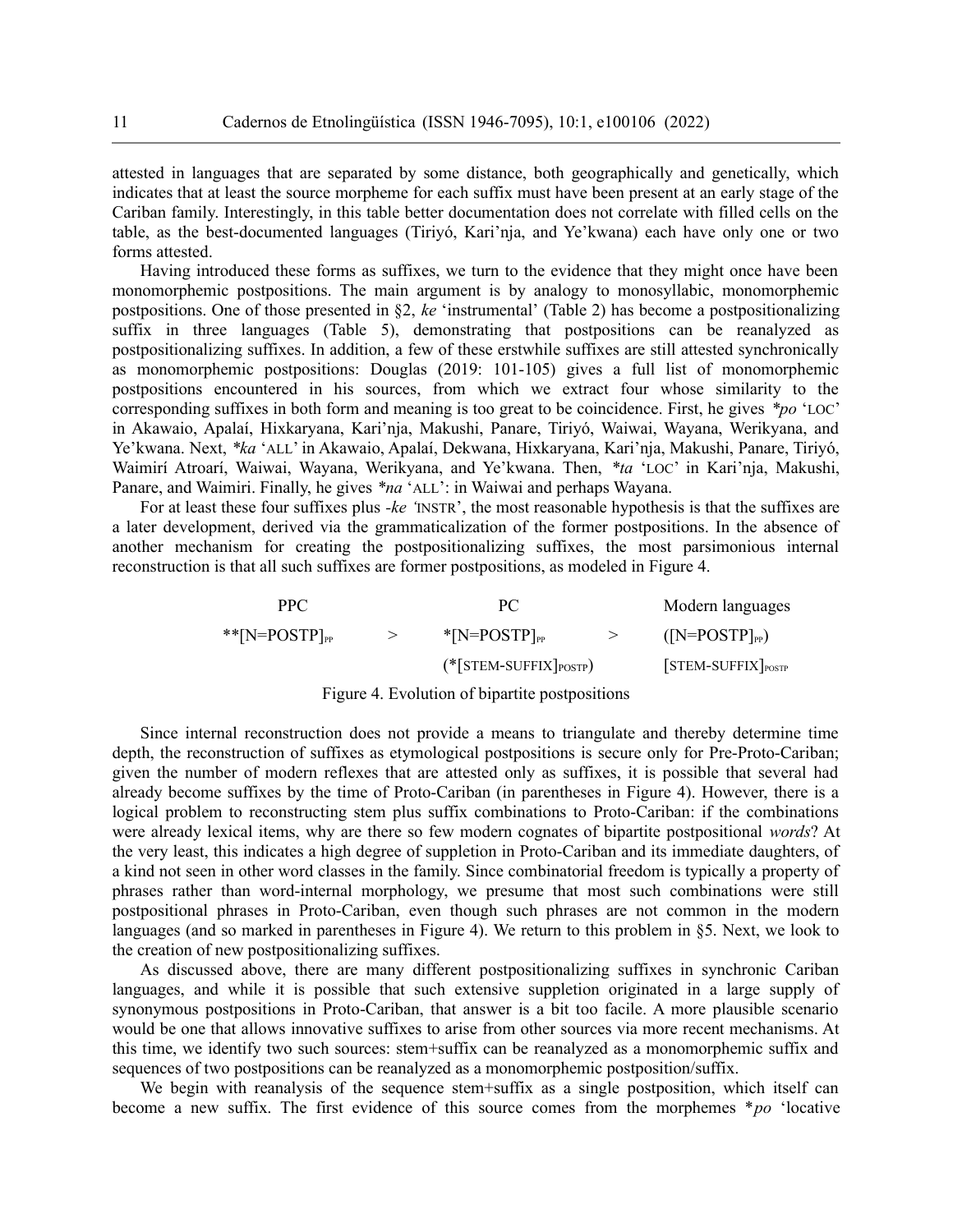(contact)' and \**ta* 'inessive', which are remarkable in a few individual languages because of their versatility.

Beginning with the form *po,* in most languages it functions as the simple locative with surface contact (i.e., 'on'), which it can do as either a simple postposition or suffix. Yet the same form also serves as the stem for various other suffixes, thereby playing the *other* role in bipartite postpositions. To illustrate we use examples from Wayana (parallel versatility is found in Tiriyó and Werikyana). In (5a-d), we see what is apparently a single morpheme *po* 'locative (with contact)' acting as a simple postposition (5a), as a postpositional suffix (5b), as a postpositional stem (5c), and as the first in a sequence of postpositions (5d).

(5) Wayana *po* 'locative (contact)'

| a. | $t$ - $\partial$ pij- $pa$ - $he$ |                                                                                  | $e$ -ja-he            | kumaka           | po                       |                                     |
|----|-----------------------------------|----------------------------------------------------------------------------------|-----------------------|------------------|--------------------------|-------------------------------------|
|    | PRTCPL-stair-VZR-PRTCPL           |                                                                                  | 3-ERG-COLL            | tree             |                          | <b>LOC</b>                          |
|    |                                   | 'They placed (a) ladder on the kumaka tree.' (Tavares 2005:315)                  |                       |                  |                          |                                     |
| b. | $uh-po$                           |                                                                                  |                       |                  |                          |                                     |
|    | head-LOC                          |                                                                                  |                       |                  |                          |                                     |
|    |                                   | 'on top of' (Tavares 2005:171)                                                   |                       |                  |                          |                                     |
| c. | $epij-nu$<br><i>i-jala</i>        | $po$ -lo                                                                         |                       |                  | i-w-əh-anuku-topo-Ø-komo |                                     |
|    | 3-floor stair-PSD                 | LOC-PERL                                                                         |                       |                  |                          | 3-SA-DETR-put.up.above-NZR-PSD-COLL |
|    |                                   | 'Their going up (was) by the stair of the floor, their going' (Tavares 2005:315) |                       |                  |                          |                                     |
|    |                                   | (lit. 'their means of going up (was) via on the stair of the floor')             |                       |                  |                          |                                     |
| d. | malonme                           | ku-kun-iptə                                                                      |                       | inələə           | <u>pihicleta</u>         | po ina                              |
|    | then                              |                                                                                  | RED-3DIST.PST-go.down | 3 <sub>PRO</sub> | bicycle                  | LOC ABL                             |
|    |                                   | 'Then, he came down <u>from (on) the bicycle</u> .' (Tavares 2005: 315)          |                       |                  |                          |                                     |

Our deepest internal reconstruction actually follows Tavares' (2005) analysis, which is that *po* is a stem which takes multiple directional suffixes, but that the locative suffix is idiosyncratic because it is a zero morpheme: *po-Ø* 'SUPPORTED-LOC', *po-na* 'SUPPORTED-ALL', *po-lo* 'SUPPORTED-PERL'. Since the stem *po* appears to be a monomorphemic postposition, it is not surprising that it could readily become a postpositional suffix, which it has done in combination with *upu* 'head' to form *uh-po* 'on top of', with *apo* 'back' to form *ah-po* behind/in back of', and with *etatï* 'hammock' to from *eta-po* 'in/on the hammock of' (Tavares 2005: 318-320).

Another possible scenario is that of "stacked" postpositions. While we do not have evidence for this scenario from the example of Wayana *po*, we must also admit the possibility that a postposition could become the preceding member of an apparent bipartite postposition in the situation where a locative postposition is extended by the addition of a second postposition indicating direction of motion, whether 'to', 'from', or 'along' the locative space defined by the first postposition. This possibility is implicit in examples of "stacked" postpositions like *po inë* 'LOC ABL' (i.e., 'from on') in (5d).

<span id="page-11-0"></span>The behavior of *ta* 'in.container' in Kari'nja is virtually identical to the behavior of *po* in Wayana. It can be a monomorphemic postposition (6a), a postpositionalizing suffix (6b), or a stem followed by a directional suffix  $(6c)$ .<sup>[7](#page-11-1)</sup>

<span id="page-11-1"></span>[<sup>7</sup>](#page-11-0) Courtz' (2008) Kari'nja orthography places a grave accent on vowels to indicate either vowel length, vowel plus [h], or vowel plus [ʔ], depending on the phonological environment. We have replaced the accented vowels in the original with what we understand would be the phonetic value in each environment.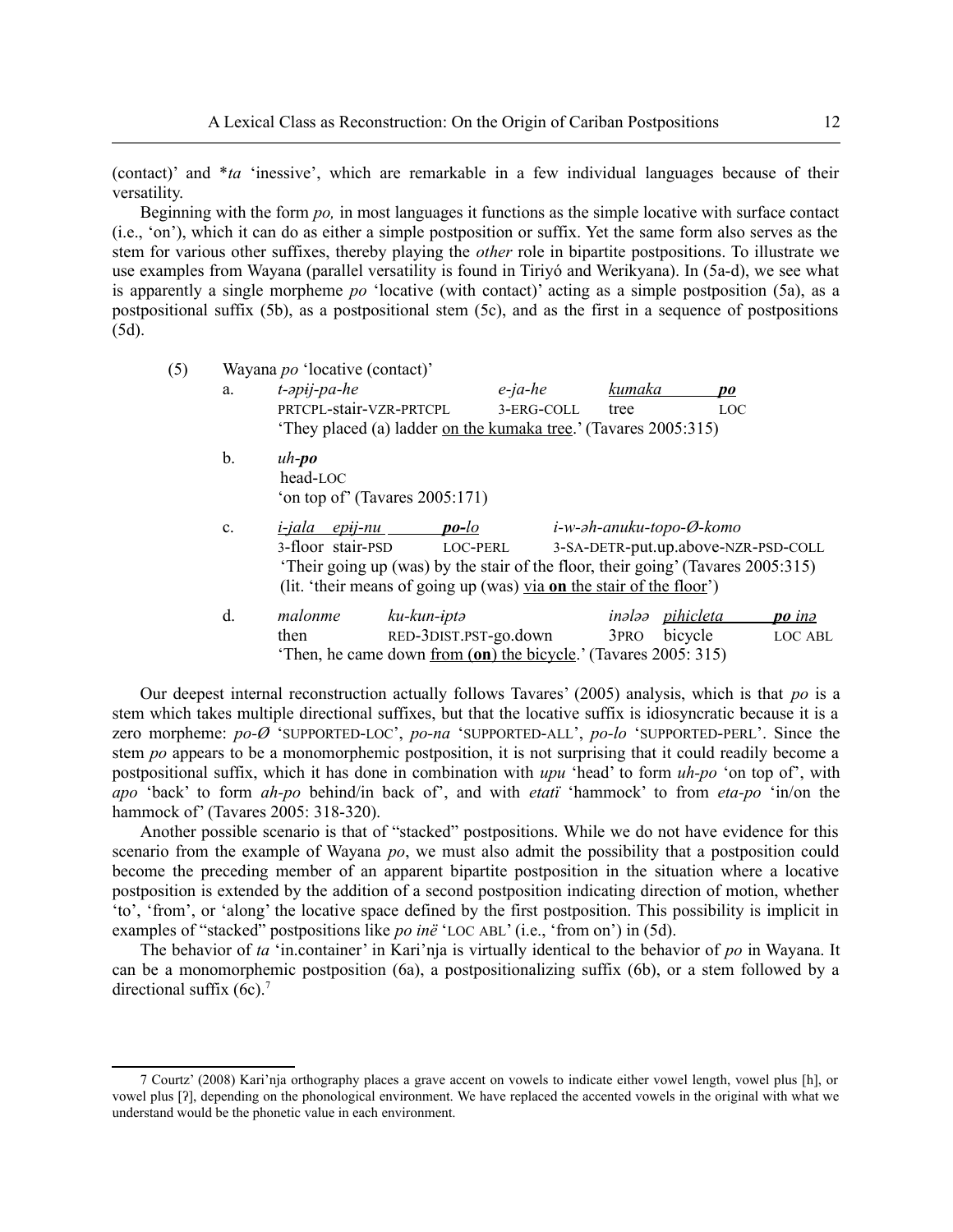| (6) |    | Kari'nja ta 'in.container'                 |                  |            |            |                                                                                   |      |  |
|-----|----|--------------------------------------------|------------------|------------|------------|-----------------------------------------------------------------------------------|------|--|
|     | a. | o?makon                                    | <u>ajauti ta</u> |            | seneja     |                                                                                   |      |  |
|     |    | a-myre-kon a-auty ta                       |                  |            | si-ene-ja  |                                                                                   |      |  |
|     |    | $2$ -child-PLN $2$ -house in               |                  |            | 1A-see-TPR |                                                                                   |      |  |
|     |    |                                            |                  |            |            | 'I see your children in your house.' (Courtz 2008:141)                            |      |  |
|     | b. | ajuhta                                     | kinaitan         |            |            |                                                                                   |      |  |
|     |    | <u>a-upu<b>-ta</b></u>                     | kyn-ai-tan       |            |            |                                                                                   |      |  |
|     |    | 2-head-LOC 3-COP-FUT                       |                  |            |            |                                                                                   |      |  |
|     |    |                                            |                  |            |            | 'It will be your fault, you'll be sorry for it' (Courtz 2008:416)                 |      |  |
|     |    | (lit. 'It will be <b>on/in</b> your head') |                  |            |            |                                                                                   |      |  |
|     | c. | $i$ :- emii-ri moro                        |                  | a-pati     |            | aro-ko                                                                            | moni |  |
|     |    | 1-daughter-PSD that 2-hammock              |                  |            |            | take-IMPER                                                                        | that |  |
|     |    | <i>i-tari-bin</i>                          |                  | taka       |            |                                                                                   |      |  |
|     |    | <b>GEN-contents-PRIV</b>                   |                  | <b>DIR</b> |            |                                                                                   |      |  |
|     |    |                                            |                  |            |            | 'My daughter, take your hammock <b>into</b> yonder empty house.' (Hoff 1968: 306) |      |  |
|     |    |                                            |                  |            |            |                                                                                   |      |  |

What these scenarios have in common is that both morphemes start out as stems, but unlike *po*, in the case of *ta* we have comparative evidence that the static locative form was historically bipartite: *\*ta-wə* 'CONTAINER-LOC'. This locative suffix eroded phonologically, to *-wə* in Werikyana (which alternates with vowel length when followed by certain particles), shrinking to *-w/-u/-o* in Akawaio, Apalaí, Tiriyó, and Wayana, and finally reducing all the way to *-Ø* in Makushi, Panare, Waimiri, and Kari'nja. As this static locative suffix was lost, the stem *ta* was reinterpreted as a synchronically monomorphemic postposition, a portmanteau form combining the notion of static location with the notion that the ground is an enclosed container. However, alongside this innovative portmanteau form *ta*, the allative and perlative forms continue to be bipartite, adding directional suffixes to the stem *ta* 'CONTAINER', as in *ta-ka* 'into' (6c). The same pattern is observed in a range of body part nouns (Table 6), which can be employed as (suffixless) locative postpositions or as stems for various other postpositions by means of postpositionalizing suffixes. (Courtz 2008: 101-102).[8](#page-12-1)

<span id="page-12-0"></span>

| <b>NOUN</b> |                            | AS LOCATIVE POSTPOSITION |                                  | AS POSTPOSITION STEM |                                  |
|-------------|----------------------------|--------------------------|----------------------------------|----------------------|----------------------------------|
| aina-ri     | 'hand of'                  | aina                     | 'in hands of'                    | aina-ka              | 'to hands of'                    |
| $inta-rt$   | 'mouth of'                 | inta                     | 'in mouth of'                    | inta-ka              | 'into mouth of'                  |
| ena         | 'arms'                     | ena                      | 'in arms of'                     | ena-ka               | 'into arms of'                   |
| mota-ri     | 'shoulder'                 | mota                     | 'on shoulder of' <i>mota-?wo</i> |                      | 'in shoulder area of'            |
| inka?na-ri  | 'back'                     | inka?na                  | on back of                       | inka?na-ka           | 'to the back of'                 |
|             |                            |                          |                                  | inka?na-pota         | 'behind, at the back<br>side of' |
| ekata-ri    | 'space between legs' ekata |                          | 'in the care of'                 | ekata-hpona          | 'between the legs of'            |
|             |                            |                          |                                  | ekata-hponaka        | 'toward between the<br>legs of'  |

Table 6. Kari'nja body part nouns as locative postpositions and as stems

<span id="page-12-1"></span>[<sup>8</sup>](#page-12-0) Note that five of these nous have the obligatory *-rɨ* 'POSSESSED' when they are possessed. When the same nouns bear a postpositionalizing suffix, the preceding dependent noun shifts its function from possessor to object of a postposition and the suffix *-rɨ* does not occur. As such, when the static locative *\*-wə* disappears, it leaves behind a morphological distinction between the otherwise identifical possessed noun (which bears *-rɨ*) and postposition (which has no suffix).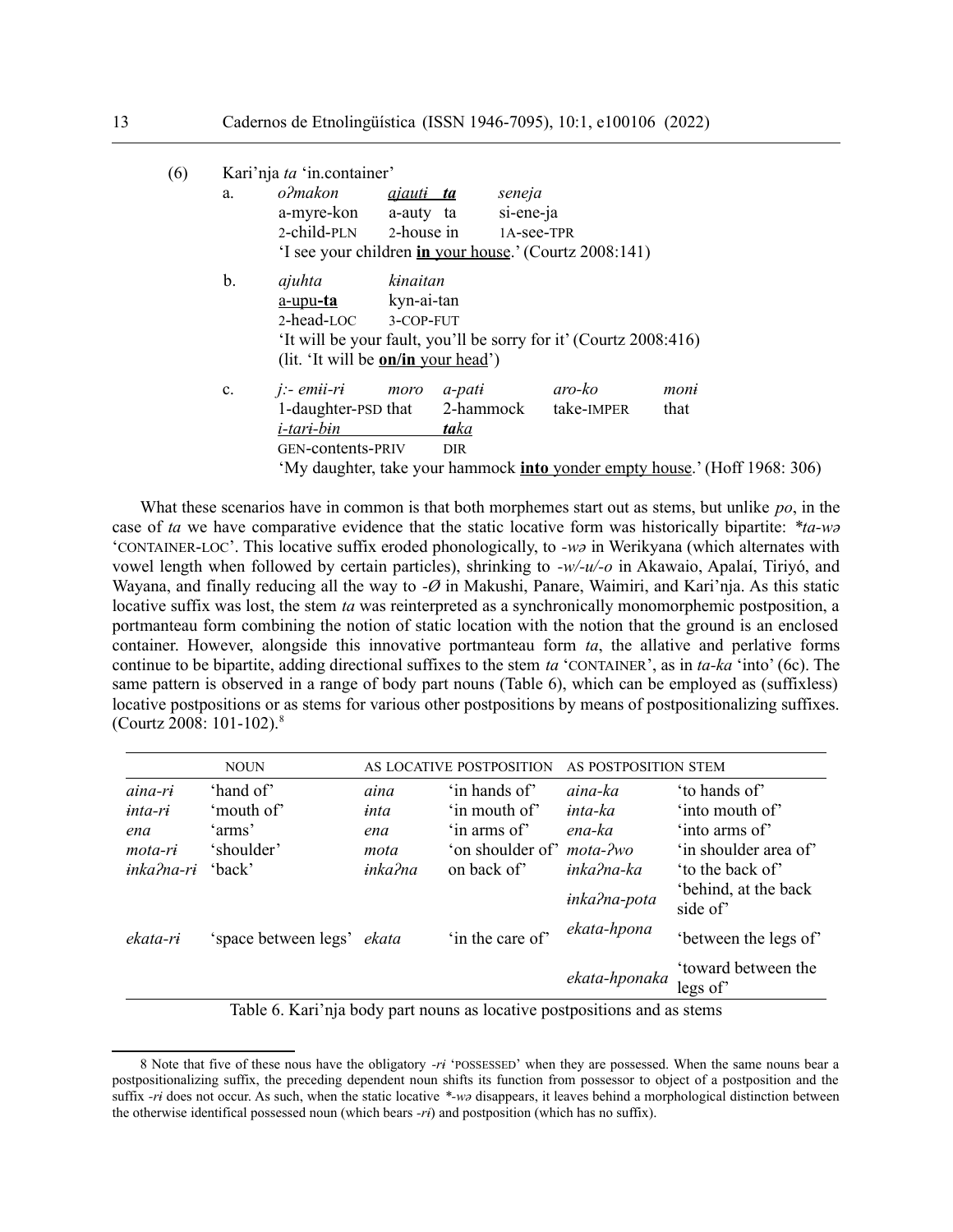

Figure 5. Grammaticalization of monomorphemic stems to postpositionalizing suffixes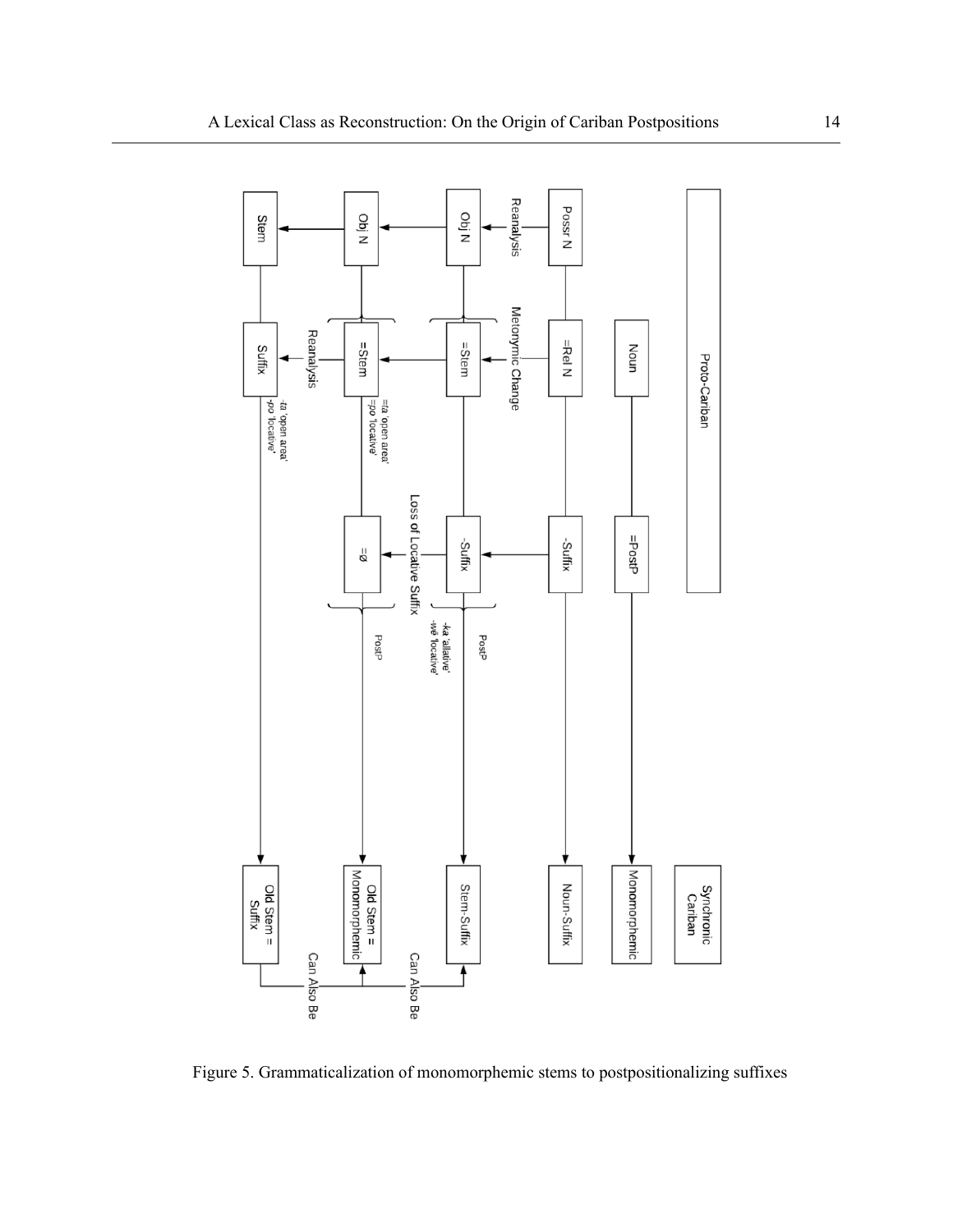We summarize with the schematic in Figure 5: when followed by a postposition, a body part term can shift its meaning to become a more abstract relational noun. When a subset of these postpositions become postpositionalizing suffixes, the erstwhile relational noun becomes a postpositional stem. When one of these suffixes erodes phonologically to zero, the stem itself is available for reanalysis as a monomorphemic postposition. This innovative postposition can then become a postpositionalizing suffix on other nouns. This cycle of reanalyses creates the situation where what appears to be a single synchronic morpheme may actually be postposition, stem, and suffix in the same language. This process accounts for quite a few of the innovative postpositions, some of which go on to become innovative postpositionalizing suffixes. We believe this is what occurred with *\*po* and \**ta* in Wayana and Kari'nja, respectively.<sup>[9](#page-14-1)</sup>

<span id="page-14-0"></span>More of the innovative postpositions and suffixes could be accounted for via another process of change, in which sequences of postpositions become reanalyzed as single units, thereby creating innovative polysyllabic postpositions. Sequences of postpositions are not frequent, but they are attested in multiple languages in the family (cf. 5d above). Some sample sequences are provided in (7a) for Kari'nja and (7b) for Tiriyó. Bipartite postpositions that have themselves become bimorphemic suffixes include  *po-na, -ta-ka,* and *-na-ka*. This latter suffix reinforces three different static locative suffixes and one ablative suffix to generate the etymologically tri-morphemic suffixes *-po-na-ka, -to/të-na-ka,[10](#page-14-3) -wë-na-ka,* and *-e-na-ka*. To complete the picture (for just these two languages), add in the two other tri-morphemic suffixes, the triple locative form *-na-po-ta* and *-të-na-kïi*, a Tiriyó variant of -*të-na-ka*.

#### (7) Innovative postpositions/suffixes from sequences of postpositions

<span id="page-14-2"></span>a. Kari'nja

|    | ekata-pona   | 'between the legs of'      | $\leq$ ekata    |                | 'space between legs'   |
|----|--------------|----------------------------|-----------------|----------------|------------------------|
|    | tuh-ponaka   | 'on top of'                | $\leq t$ -upu   |                | '3REFL-head'           |
|    | reh-taka     | 'to on top of'             | $\le$ reti      |                | 'horns, crown of head' |
|    | kopose-naka  | 'to the other side'        | < kopose        |                | 'other side'           |
|    | apori-tonaka | 'next to'                  | $\langle$ apori |                | 'wing'                 |
|    | inka?-napota | 'behind'                   | $\langle$ inka  |                | 'back'                 |
| b. | Tiriyó       |                            |                 |                |                        |
|    | poh-tənaka   | 'to the top/front/beak of' |                 | $\langle$ poti | 'beak'                 |
|    | ra-wənaka    | 'to the midway point of'   |                 | $\langle ra$   | 'middle of body'       |
|    | reh-tənakii  | 'to the top/summit of'     |                 | $\le$ reti     | 'horns, crown of head' |
|    | nka-enaka    | 'to behind'                |                 | $\leq nka$     | 'back'                 |
|    |              |                            |                 |                |                        |

These two mechanisms still account for only a small subset of the cross-Cariban variation in postpositionalizing suffixes, but it is already an ample demonstration of why it is so difficult to identify cognate postpositional words — despite the many clear cognate components, they are combined and

<span id="page-14-1"></span>[<sup>9</sup>](#page-14-0) An anonymous reviewer asks if we can identify a morpheme with synchronic reflexes of the entire pathway from noun to postpositionalizing suffix. We do not. What we have are modern reflexes of noun cognate to stem (many examples) and (older stem) cognate to both postposition and suffix (*po* and *ta*).

<span id="page-14-3"></span>[<sup>10</sup>](#page-14-2) Note that these are two distinct morphemes, corresponding with \**të* and *\*ta* 'inessive'. While both forms are quite similar to each other, they cannot be reconciled into one reconstruction (Douglas 2019: 51).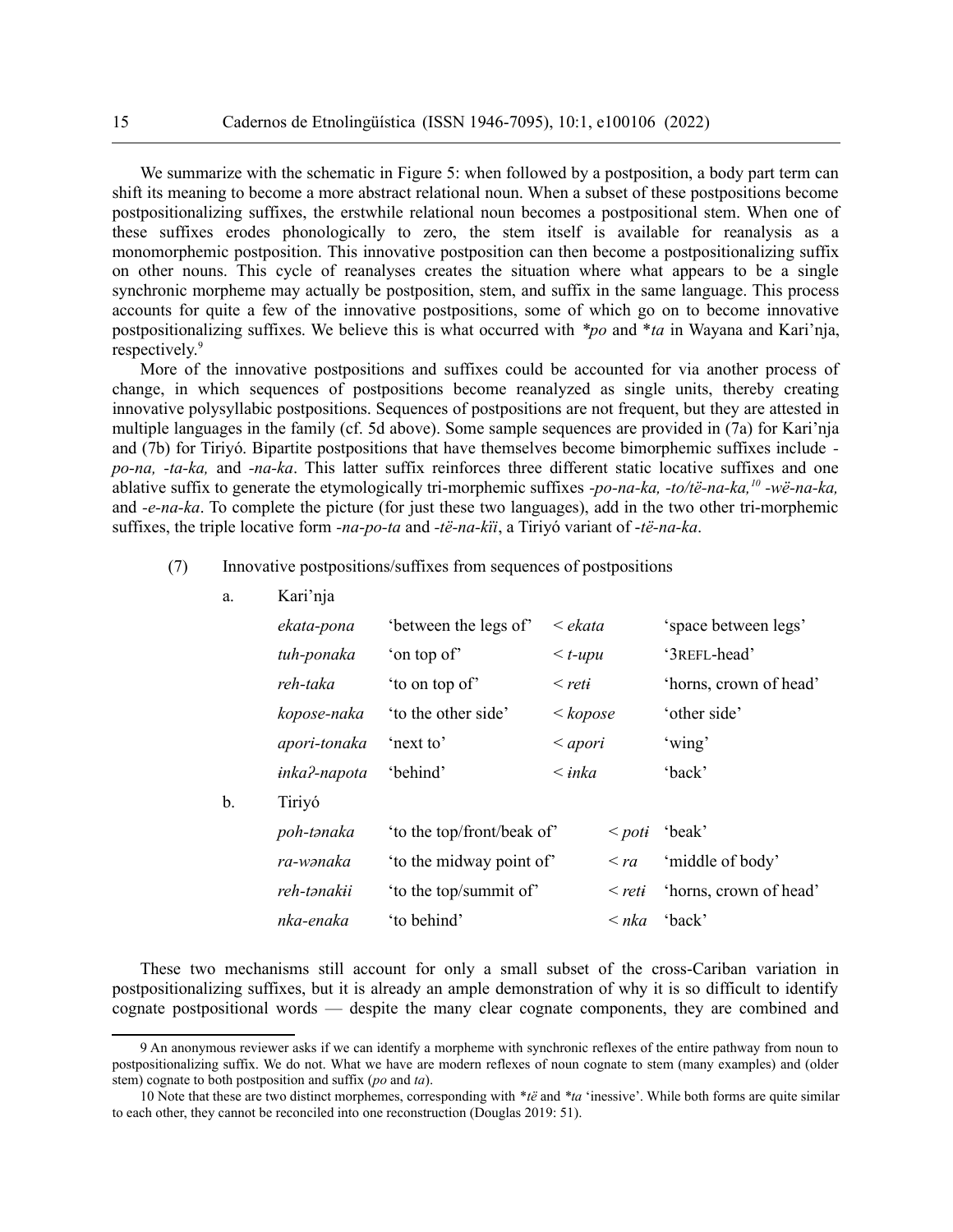recombined in multiple ways in different languages of the family, leaving many partial cognates, but very few fully cognate combinations. In the next section, we consider the other half of the bipartite postposition, the ground-classifying stem.

## **4 From relational nouns to postpositional stems**

Across the modern Cariban languages, postpositional stems are distributed quite unevenly, with a few quite widely attested, several attested only once, and the majority somewhere between the two extremes. In a distinct, but related pattern, some stems have no cognates outside of their role as stems; others are primarily attested as stems but in one or two languages a cognate is found as a relational noun; and many are clearly nominal in origin, usually cognate to body part nouns. After reviewing the older stems, which reconstruct back to Proto-Cariban as stems, we turn to consider the usefulness of the new stems in reconstructing the origins of all stems to relational nouns.

We present the old stems in Tables 7-8, from Douglas (2019: 71-83). Table 7 has the four usually monosyllabic stems (not coincidentally the same four stems given in Derbyshire 1999, reproduced here in Table 1), and Table 8 the four polysyllabic stems.

| Language   | *kuwa<br>'LIQUID' | $*_{ja}$<br>'CONTAINER' | $*_{ta}$<br><b>OPEN AREA</b> | $*_{po}$<br>, 'HORIZ.<br>SURFACE' |
|------------|-------------------|-------------------------|------------------------------|-----------------------------------|
| Wayana     | kwa               | (i)a                    | ta                           | po                                |
| Tiriyó     | hka               | a                       |                              | po                                |
| De'kwana   | hakə              | a                       | da                           | ho:                               |
| Ye'kwana   | kwa               |                         | ta                           | ho                                |
| Apalaí     | kua               | a                       |                              | po                                |
| Werikyana  | kuwa              |                         | ta                           | ho                                |
| Waiwai     | kwa               | $(h)$ ja                |                              | $\phi$ o                          |
| Hixkaryana | kwa               | ja                      |                              | ho                                |
| Kari'nja   |                   |                         | ta                           | po                                |
| Waimiri    | ka                |                         |                              |                                   |
| Akawaio    | ka                | ja                      |                              | po                                |
| Makushi    | ka                | ja                      | ta                           | po                                |
| Panare     | $(h)$ ko          | ja                      |                              | po                                |
| Ikpéng     | gwa               |                         |                              |                                   |
| Kuikuro    | kua               | a                       |                              |                                   |

<span id="page-15-0"></span>Table 7. The (usually) monosyllabic old stems

The four stems in Table 7 are the best candidates for stems that were already bound into bipartite postpositions at the time of Proto-Cariban, as modern reflexes are commonly associated with cognate postpositionalizing suffixes, resulting in fairly widespread postpositional word cognates. For example, *\*kuwa-ka* 'into liquid', *\*kuwa-wə* 'in liquid', and *\*kuwa-je* 'along/from liquid' are found as combinations in many languages, with less-documented languages providing most gaps in modern reflexes.<sup>[11](#page-15-1)</sup> Similarly, *\*ja* and *\*ta* frequently co-occur with the same set of three suffixes. In contrast, while *\*po* typically takes the common ablative/perlative suffix *\*je*, it takes no suffix in the static locative function and its allative suffix is generally \**-na*. Even these combinations cannot be reconstructed with complete security, as there

<span id="page-15-1"></span>[<sup>11</sup>](#page-15-0) The Pemón Group is a clear exception to this claim: in the entire group, the reflexes of \**kuwa* takes distinct allative and ablative suffixes.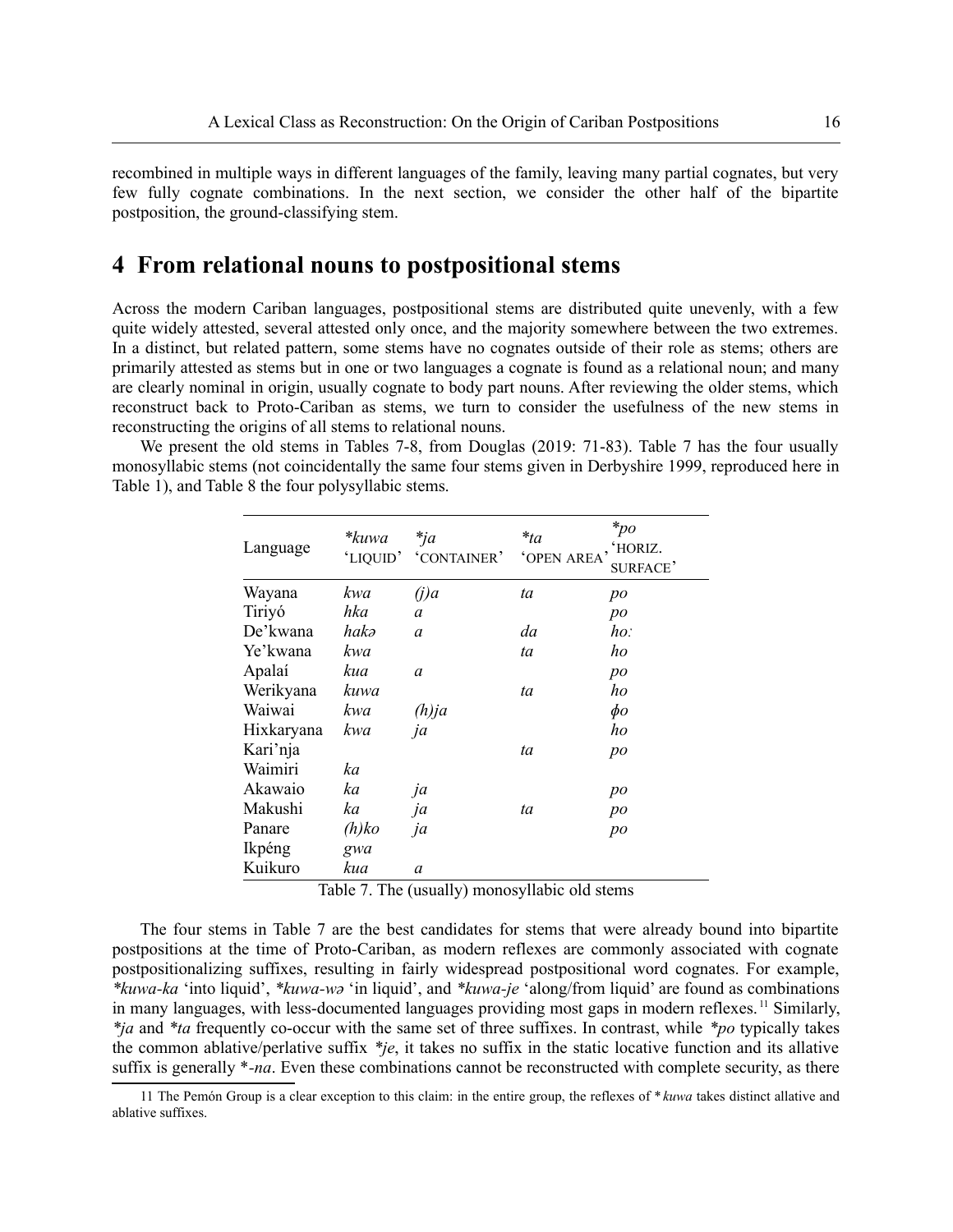are modern languages that show different suffixes with the cognate stems. However, in the search for bipartite postpositions that are reconstructible to Proto-Cariban *as words*, these are the best candidates.

The four stems in Table 8 resemble the stems in Table 7 in that they have no modern nominal cognates, but they differ in that they are a bit less widespread in the family and they co-occur less frequently with cognate suffixes (i.e., as cognate *words*). For example, *\*əpo-je* 'from/along the top of' and \**wena-je* '(from) behind, following' are common cognates, but the same stems do not occur with consistent allative and stative locative suffixes. The stem *\*uwapo* could be analyzed as the stem *\*uwa* plus a suffix based on the stem \**po* '(on) horizontal surface'; however, this analysis is weak in that the expected allative form with *po* is *-na,* and the form *uwapo-na* (to ahead of) is not attested.

<span id="page-16-0"></span>

| Language   | $*_{\partial}$ po<br>'top'  | *uwapo<br>'ahead of' | *uwarə<br>'in sight of' | *wena<br>'posterior' |
|------------|-----------------------------|----------------------|-------------------------|----------------------|
| Wayana     | epo                         | uwap(o)              | (u)warə                 |                      |
| Tiriyó     | epo                         | wapo                 | waarə                   | wena                 |
| De'kwana   | eho                         | owāho                |                         |                      |
| Ye'kwana   | ə?hoi                       | owaho                |                         |                      |
| Apalaí     |                             |                      | $uaro \sim waro$        |                      |
| Werikyana  | $j$ -oho <sup>12</sup>      |                      |                         | wena                 |
| Waiwai     | ефо                         |                      | wero                    |                      |
| Hixkaryana | $j$ -ohe $\sim$<br>$i$ -ehe | $(i-)$ waho          | jwero                   | wena                 |
| Kari'nja   |                             | uwapo                | uwaro                   | wena(h)              |
| Waimiri    |                             |                      |                         |                      |
| Akawaio    | epo                         |                      |                         | wena                 |
| Makushi    | $J$ -epo                    |                      |                         | wena                 |
| Panare     | j-apa                       |                      |                         |                      |
| Ikpéng     |                             |                      |                         |                      |
| Kuikuro    |                             |                      |                         |                      |

Table 8. The longer Old Stems

Alongside these eight stems of mysterious origins, Douglas (2019: Appendix F) finds 74 New Stems, defined as postpositional stems that show cognates in more than one language and that also have a synchronic cognate somewhere in the family that is a possessed noun. Not surprisingly, most of those that have been reconstructed so far are old body part terms, a cross-linguistically typical source for relator nouns (Starosta 1985; Campbell *et al* 1986; Heine *et al* 1991: 123-147; Heine 1997:35-65). When they are pressed into service as postpositional stems, the semantic value of the noun root shifts metonymically from the concrete denotation of the body part to a location either adjacent to or evocative of the body part. Douglas (2019: 83-93) reconstructs six forms that illustrate this function, reproduced here in Table 9.

<span id="page-16-1"></span>[<sup>12</sup>](#page-16-0) The palatal prefix *j-* on several of these modern reflexes is a linking morpheme that marks the head of a phrase when it is preceded by a nominal dependent. Meira *et al* (2010:: 486-489) reconstruct as \**j-* 'relational prefix'.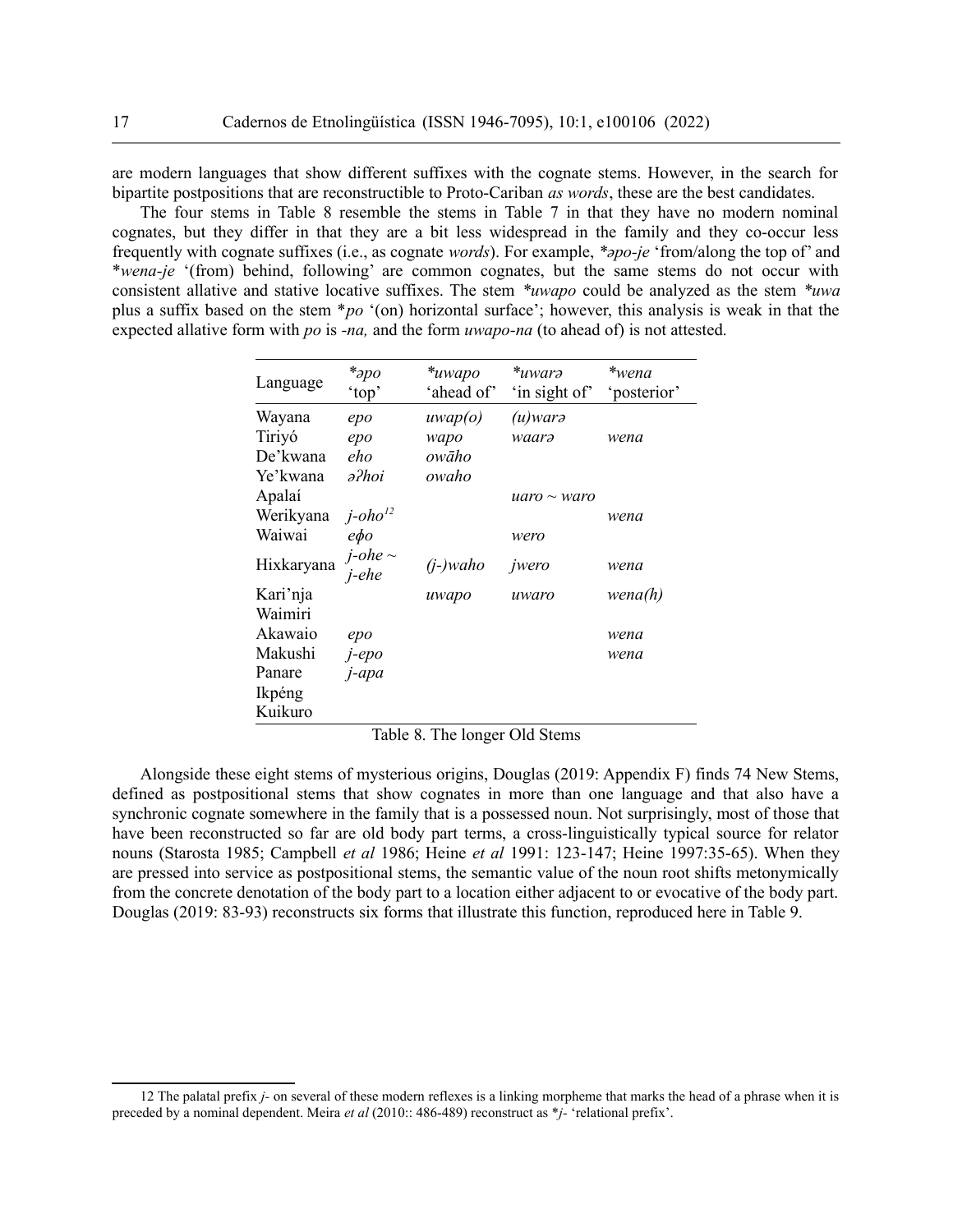| PC Noun    | Gloss                  | Postp. Stem Gloss |                         |
|------------|------------------------|-------------------|-------------------------|
| $*$ reti   | 'horns, crown of head' | $*_{ret}$         | 'top of'                |
| *anupata   | 'face'                 | *empata           | 'in front of'           |
| $*$ mika   | '(upper) back'         | *mika             | 'behind'                |
| $*_{poti}$ | 'beak, tip'            | <i>*pota</i>      | 'front, tip, entrance'  |
| $*_{upu}$  | 'head'                 | $*_{upu}$         | 'top of'                |
| *mota      | 'shoulder'             | *mota             | 'behind, beside, above' |

Table 9. Body parts > relational stems

Across the family, these six are illustrative of the most typical stems for bipartite postpositions: a synchronically attested (and readily reconstructible) body part noun serves as a postpositional stem, itself attested in multiple languages with distinct (often independently reconstructible) locative/directional suffixes. Despite the independent reconstructibility of the nouns > postpositional stems and the locative/directional suffixes, most of the bipartite postpositions *as combinations* are not reconstructible to Proto-Cariban. In our reconstruction, the old relator nouns and old postpositions would have been transparent and flexible phrasal combinations in Proto-Cariban. As the phrasal construction was carried down through the daughter languages, the source relator nouns and independent postpositions often disappeared, leaving different combinations of relatively opaque postpositional stems with often equally opaque suffixes.

To complete our exposition of this historical scenario, we need to make one last component explicit: body part and other relational nouns in Cariban are obligatorily possessed, with full NP possessors immediately preceding the possessed noun or else with possessive prefixes indicating person of the possessor (Gildea 1998: 105-116). This is precisely the same grammar that characterizes the relationship between dependent objects and their postpositions, including in all grammatical descriptions so far, that postpositional person prefixes are identical to possessive prefixes. This overlap in grammatical properties at times can lead to indeterminacy of analysis synchronically, for example in Tiriyó (8a-c). In the sequence [N *reh-tə*], does the morpheme *reh* 'horns, crown of head' represent a noun possessed by the preceding N, with that possessed noun NP serving as the object of a postposition (8a) or does it represent the stem of a bipartite postposition with a preceding nominal object (8b)? There are potential clues in the semantics of the construction, in that *reh* in (8a) has the concrete denotation 'on (the crown of) my head' whereas in (8b) *reh* has the metonymic denotation 'on top of'. Only when it is preceded by an unpossessed noun, as in the sequence *Kuwamara=po* 'in Kuwamara' (8c) can one be certain of the analysis of a postposition *cum* suffix; in such a case, it can only be a postposition and the preceding noun its object.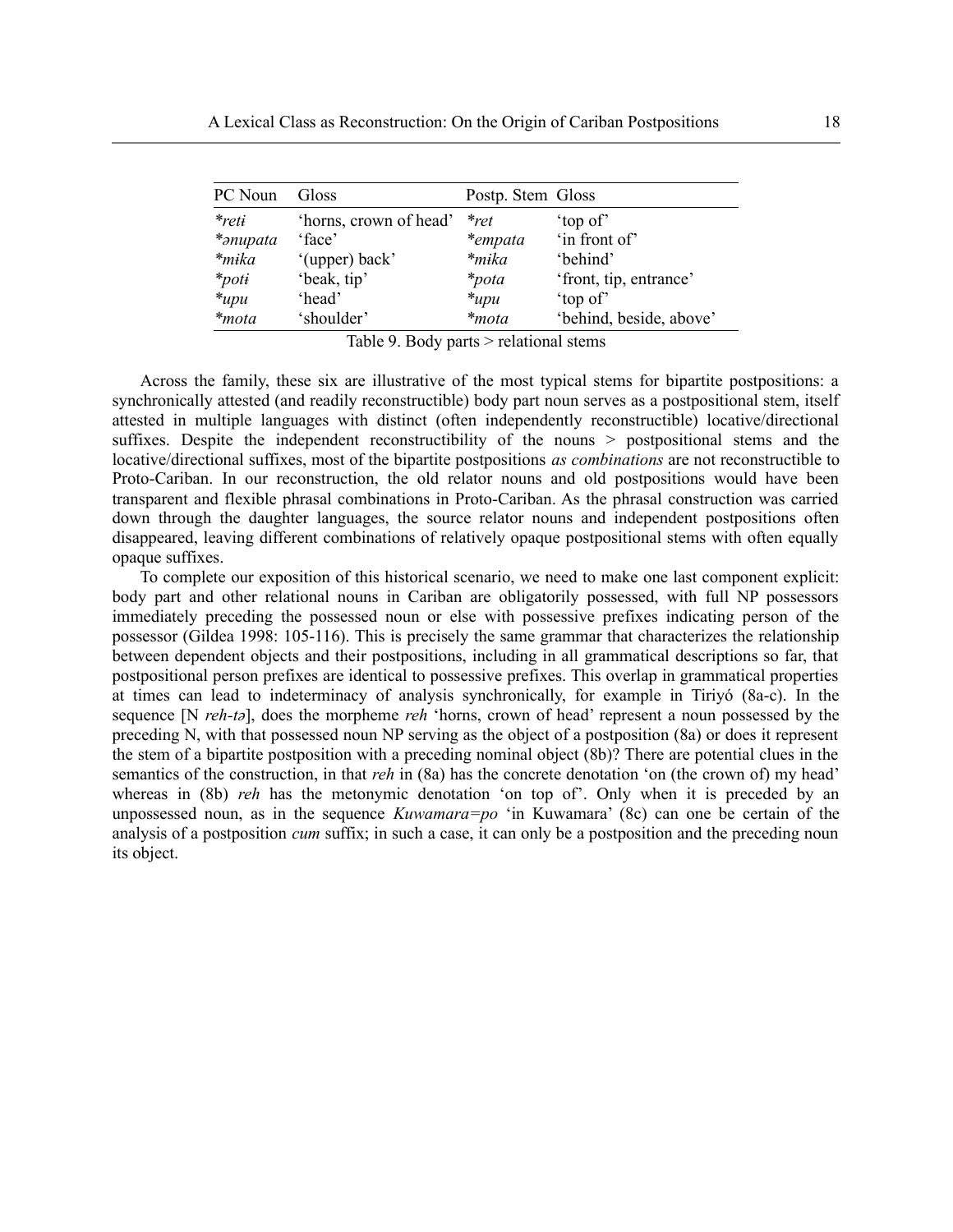| tonoro                                                                                                                                                                             |  |  |  |
|------------------------------------------------------------------------------------------------------------------------------------------------------------------------------------|--|--|--|
| bird                                                                                                                                                                               |  |  |  |
| 'The bird is $\lceil \text{on} \rceil \lfloor \text{my head} \rfloor \rceil$ ' (Meira 1999: 408) (alt. ' $\lceil \text{on top of} \rceil \text{me} \rceil$ '?)                     |  |  |  |
| $[OBI = [STEM-SUFFIX]]_{pp}$<br>$[kariva[=rehta]]$<br>stone- $DIM = 3SA$ -COP gourd=on.top.of<br>'The (little) stone is [[on top of] the gourd]' (lit. '[on [the gourd's head]]'?) |  |  |  |
| 'S/he is in (the village of) Kuwamara.' (Meira 1999: 388)                                                                                                                          |  |  |  |
|                                                                                                                                                                                    |  |  |  |

This process of reanalysis that we propose is summarized in Figure 6, in which the change from relational/body part N to postpositional stem is generally characterized semantically by a metonymic shift from denotation of a concrete object to a readily inferred location associated with that concrete object.

| <b>PPC</b>                                              |                                                        | Modern languages                                      |
|---------------------------------------------------------|--------------------------------------------------------|-------------------------------------------------------|
| ** $\lceil \text{PSSR-N} \rceil = P \rceil_{\text{PP}}$ | $\left[\text{PSSR-N}\right]_{\text{NP}}=P_{\text{PP}}$ | $(\lceil$ [PSSR-N]=P] <sub>PP</sub> )                 |
|                                                         | $(*[OBI-[STEM-SUFFIX]_{P}]_{PP})$                      | $[OBI STEM-SUFFIX$ $]$ <sub>P</sub> $]$ <sub>PP</sub> |

Figure 6. Evolution of bipartite postpositions: possessors > objects of PP

This process of grammaticalization explains the origins of most modern Cariban bipartite postpositions in that postpositional stems come from nouns and postpositionalizing suffixes come from older free postpositions. It also explains why these bipartite postpositions have the prefixal forms they do. As for why even the oldest monomorphemic postpositions take the same prefixes as possessed nouns, this invites the hypothesis that the entire category of postposition comes etymologically from nouns. While we see no way to test this particular hypothesis, we can find some evidence that even the oldest stems come etymologically from nouns, which are attested today only as formatives. Presented by Meira (1999: 584-586) in his grammar of Tiriyó, "formatives" are form-meaning correspondences that are "too weak to deserve the status of 'morphemes' without, at the same time, looking like coincidences either." In a sense, Meira's formatives are like internally reconstructed near-morphemes, and it is the case that these formmeaning correspondences are widespread throughout the family. He provides a list of 24 formatives, of which two are relevant to the stems in Table 7 (above). First, there is the formative *ku* 'liquid', which is found in nouns *etaku* 'saliva' (PC *\*ətaku*), *suku* 'urine', *eeku* 'tree sap', *piyaku* 'gray matter', *enpijuku* 'tears', and *i-ku-tupə* 'lake'; and of course the same formative reconstructs as the initial syllable of *\*kuwa* 'LIQUID'.Then, there is the formative *ta* 'opening', which is found in nouns *mɨta* 'mouth' (PC \**mɨta*), *etaku* 'saliva' (PC *\*ətaku*); and the postpositional stem *\*ta* 'OPEN AREA'. Of course neither of these formatives is a noun root *per se*, but both of them occur in nouns, suggesting that the original postpositional stem likely originated in an older noun that contained (in the case of *\*kuwa*) or consisted of (in the case of *\*ta*) the formative. However, there are several modern phenomena that this tale of grammaticalization does not explain, including some unexpected sources of modern postpositional stems.

Given that a common source of new stems is nouns, especially body part nouns, one might imagine that this would lead to a relatively consistent set of stems across the languages, with cognate nouns pressed into service as stems with similar semantic values. Such widespread stem cognates do exist, but it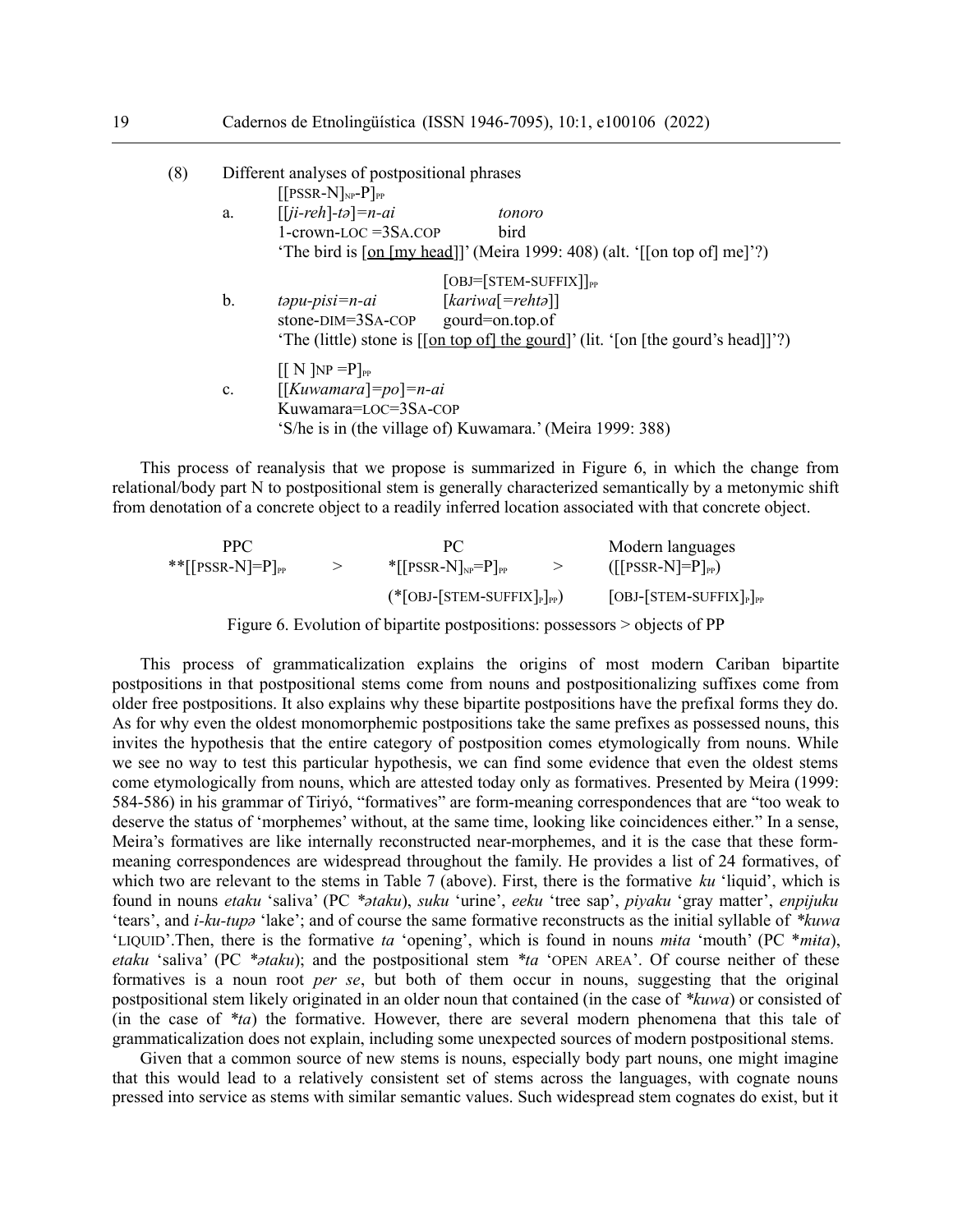is remarkable also how many unique postpositional stems are attested in individual languages. After a brief discussion of these presumably independent innovations, we turn to two additional innovations, in which two languages have begun to create postpositional stems from verbs and one language from adverbs.

Beginning with the incongruity of stems between languages, Douglas (2019: 145-151) reports that most languages have multiple stems that are not shared by any other Cariban language, even including the most closely-related languages in the same subgrouping, an in the most extreme case, between mutually intelligible dialects Ye'kwana and De'kwana. In Table 10, we give Douglas's counts for each language. Nearly every language has at least five such idiosyncratic stems, four have 17-18 such stems, and Kari'nja has fully 30 stems that have no identified cognates in other languages. It is not a coincidence that of the five languages with the greatest number of idiosyncratic stems, three (Akawaio, Apalaí, Kari'nja) have dictionaries and another (Ye'kwana) was the subject of a special study on directionals. It is certainly also not a coincidence that the languages with the lowest attested number of idiosyncratic stems are also languages with relatively little documentation of the inventory of postpositions. That said, a couple of the better-documented languages, notably Hixkaryana and Tiriyó, show relatively few such idiosyncratic stems, so the difference is not entirely attributable to degree of documentation. Even so, rather than turning up the "missing" cognates and decreasing the number of idiosyncratic stems, we suspect that more complete documentation of postpositions in individual languages will instead identify more new idiosyncratic stems in each language.

| Language   | Idiosyncratic<br>stems | Language  | Idiosyncratic<br>stems |
|------------|------------------------|-----------|------------------------|
| Kari'nja   | 30                     | Ikpéng    |                        |
| Apalaí     | 18                     | Panare    |                        |
| Ye'kwana   | 18                     | Kuikuro   | 5                      |
| Akawaio    | 17                     | De'kwana  |                        |
| Wayana     | 17                     | Makushi   | 8                      |
| Waiwai     | 14                     | Werikyana |                        |
| Hixkaryana | 11                     |           |                        |
| Tiriyó     | 10                     |           |                        |

Table 10. Number of idiosyncratic stems attested per language

Turning to other innovations, while nouns are the predominant source of postpositional stems, both Tiriyó and Kari'nja have begun to utilize verbs as a source of postpositional stems. For Tiriyó, the verb stem *notomï* 'to block vision of' takes the suffix combinations *-nao* 'LOC' and *-naka/-nakïi* 'ALL', yielding the postpositions *noton-nao* 'behind, invisible' and *noton-naka/noton-nakïi* 'to behind' (Meira 2006: 319). In three languages there is an apparently cognate postpositional stem *nota*, which differs from the Tiriyó stem in both the final vowel and the absence of the final nasal syllable *mï*: Apalaí *nota-ka* 'be hidden among' (Koehn & Koehn 1995: 31), Kari'nja *nota* '(hidden) behind', more clearly cognate to Pemón and Apalaí *nota-u* (Courtz 2008: 326). These apparent cognates take the stem *\*nota* plus either \**-ka* or \**-wə*, and in the absence of an attested verbal source in these three languages, we are left to speculate whether they are, in fact, cognate. $^{13}$  $^{13}$  $^{13}$ 

<span id="page-19-0"></span>Kari'nja has another postposition stem that comes more clearly from a verb, in The form *ene-ke* 'looking similar to'. This is transparently from *ene* 'to see' and *-ke* 'instrumental/similative'. As indicated in §3, *\*ke* reconstructs — and is still found in almost every modern language — as a monomorphemic

<span id="page-19-1"></span>[<sup>13</sup>](#page-19-0) Variation in verb stems between forms that end in a nasal, like *notomï*, and verbs that end in *a,* like *nota*, is attested in various languages across the family, cf. the alternation in Werikyana *ahonmï/ahona* 'jump' in *k-ahonmɨ-wɨ* 'I jumped' and *kahona-asɨ* 'I jump/am jumping'.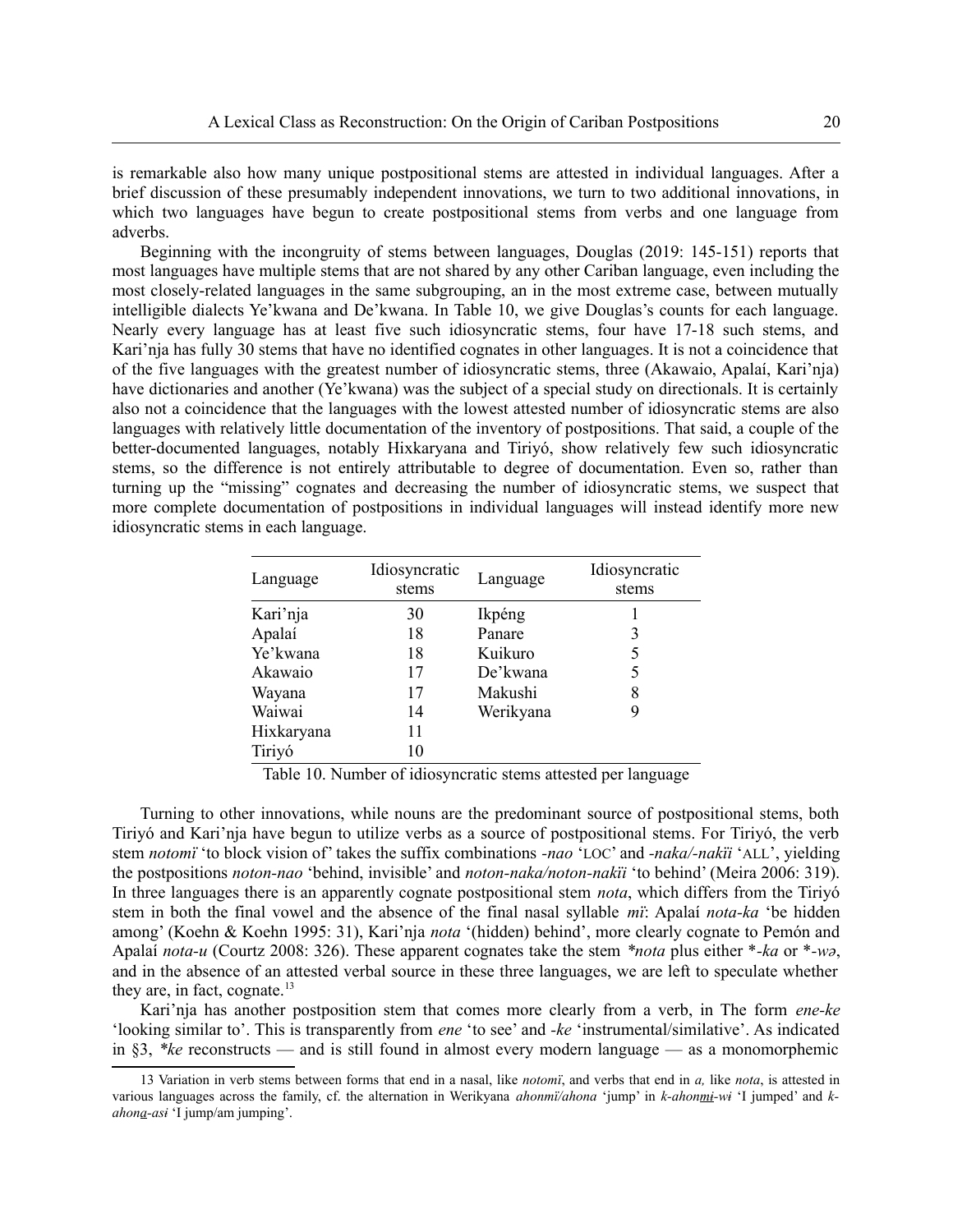instrumental postposition. However, it has become a suffix in several languages and in Kari'nja, the suffix *-ke* functions as a similarative (Douglas 2019: 54).

Finally, in Kari'nja there are numerous apparent cases of locative adverbial stems bearing the postpositionalizing suffix *-naka* 'ALL' but rather than becoming postpositions, they become directional adverbs, as illustrated with the forms in (9), from (Courtz 2008: 72). These forms do not belong to the postposition category because they lack an object, and thus do not bear personal prefixes or the collective suffix. Instead, they show that stacking of postpositions can be extended to other adverbials, highlighting that although postpositions and adverbs are two distinct parts of speech, they are still related, as subgroups of the larger *adverbial* part of speech.

| (9) | kawo 'high'                   | kawo-naka | 'upwards'          |
|-----|-------------------------------|-----------|--------------------|
|     | <i>mapo</i> 'on shore'        | mapo-naka | to the shore'      |
|     | koròna 'underwater' koròna-ka |           | '(to) under water' |

Together, these languages show an exciting new development of the postpositional system, and they hint at the kinds of variations we might find as the postpositional systems of the other languages are more thoroughly documented.

## **6 Conclusion**

We began this paper with the question of why there are so few full-word cognates for postpositions across the Cariban family. To that question, we can now add the question of why each language seems to have so many idiosyncratic postpositional stems, stems which lack cognates in the attested inventories of stems in the other languages. While the variation in the number of noncognate stems is largely correlated with levels of documentation, it still seems remarkable that so many modern noncognate stems should exist to begin with. Both questions point to the same answer: the antecedent to the dominant pattern of bipartite stems in modern postpositional systems, that is, the postpositional system in Proto-Cariban, was not a set of morphologically fixed words, but was a syntactic construction with fairly interchangeable parts. Even though there are strong arguments that modern bipartite postpositions are morphological words, the system seems to have retained much of the productivity that would ordinarily be associated with a phrasal construction: modern languages have expanded the inventory of suffixes by stacking them up in novel ways and each language apparently continues to expand the inventory of stems that can be combined with the postpositional suffixes, to the point that speakers of at least two languages have begun to recruit verbs and adverbs to serve as innovative stems.

When we began this particular comparative project, we expected to be able to reconstruct a larger set of postpositions, including bipartite postpositions, to words in Proto-Cariban. Instead, after reconstructing a small number of monomorphemic postpositionals, we have arrived at the reconstruction of a semiproductive system of erstwhile nominal stems followed by locative and directional postpositions. This source construction gave rise to the modern bipartite postpositions, which, in a later development, have become lexicalized in individual languages. The system is still semi-productive in modern languages, as shown by ongoing innovation in the forms of suffixes and expansions in the class of stems. The extreme variation in word-level bipartite postpositions, found even in the oldest and apparently most conservative stems (§4), is most readily explained as a reflection of a productively combinatory phrasal structure. Such a system would have enabled the development of various near-synonyms, some by swapping in nearsynonym nouns as innovative stems, others by swapping in near-synonym postpositions. If this is accurate, then the varied modern bipartite postpositions would represent not bimorphemic Proto-Cariban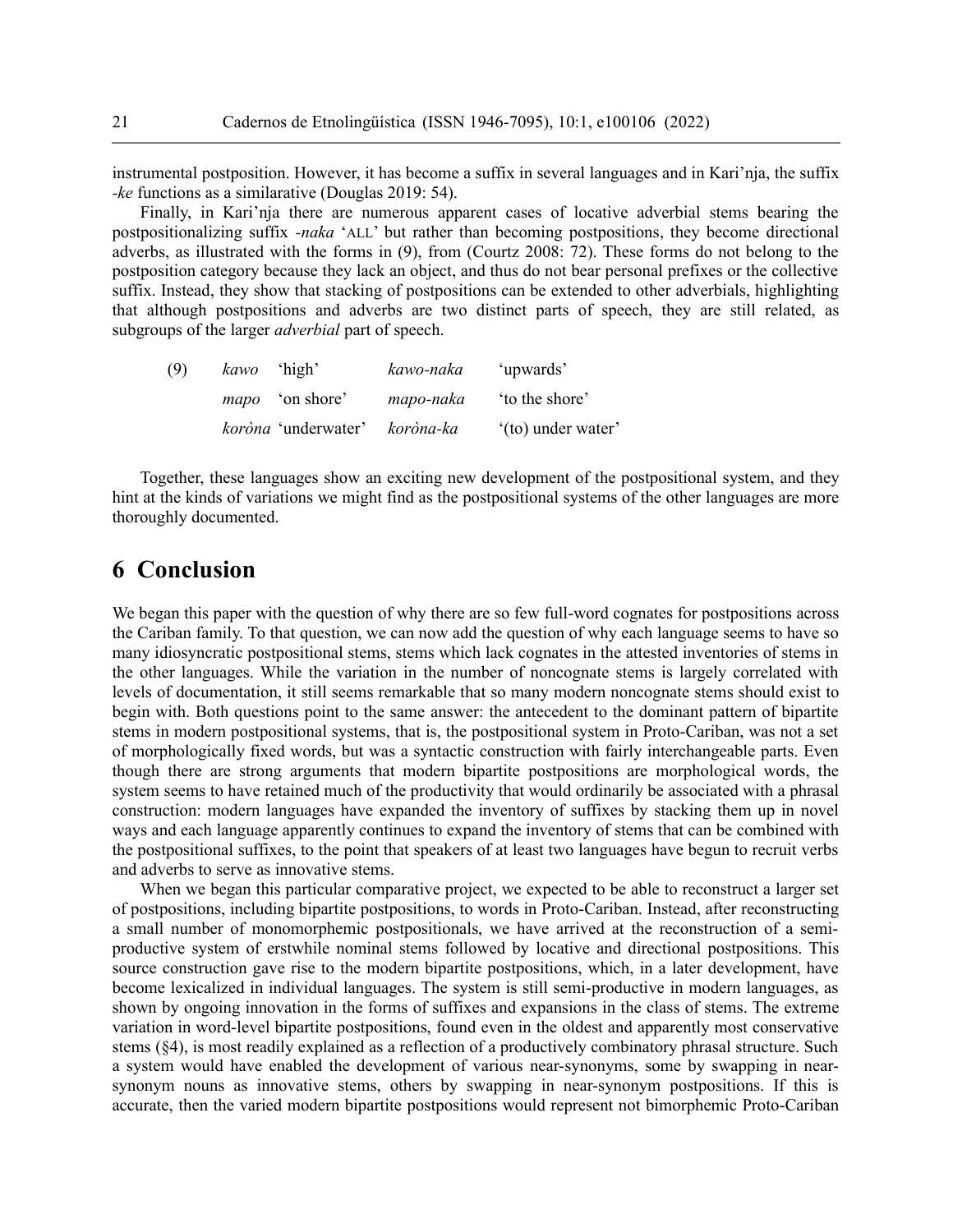words, but two separate monomorphemic words, collocated in Proto-Cariban as postpositional phrases. In different languages, different collocations would have survived to descend as the distinct modern words, and innovative collocations have continued to arise even since the most recent splits of sister languages.

In addition to challenging our assumptions about the nature of lexical reconstruction, this research highlights the importance of dictionaries and of specialized elicitation protocols as part of creating a rich and useful documentary record. While there is no denying the importance of grammatical descriptions, for the purposes of lexical reconstruction — even of so limited (and grammatical) a closed class of words as postpositions — reference grammars simply do not contain the requisite detail to support building complete cognate sets. Bilingual dictionaries contain many more forms that can be added to the cognate sets, however for understanding the semantics of these forms, the dictionaries have the limitation that they simply present translational equivalents into one or another contact language. It has been well-understood for decades that cross-linguistic translations are not actually equivalent, a problem that has motivated the development of elicitation stimuli to provide more accurate parallels (cf. Levison *et al* 2003; Vuillermet & Kopecka 2019). Such elicitation stimuli have been used to explore and document postpositional systems in only two Cariban languages to date, Tiriyó (Meira 2006) and Ye'kwana (Cáceres Arandia 2021). With more use of such tools, the future documentary record will surely support much richer future comparative conclusions.

# **7 Acknowledgments**

For support during this work, we would like to thank the following people and organizations. For financial support, we are grateful for NSF grants no. DBS-9210130 and BCS-1500714. For useful suggestions on the substance and organization of this paper, we thank the audience at the 2021 Workshop on American Indigenous Languages (WAIL), the editors of Cadernos de Etnolingüística, and Florian Matter (who identified himself as the author of a rigorous and productive review), and a second anonymous reviewer who also helped us to materially improve the paper.

### **8 Abbreviations**

The following morpheme glossing conventions are used in this article: 1+2 'first person dual inclusive', 2 'second person', 3 'third person', ABL 'ablative', ALL 'allative', COLL 'collective', COP 'copula', DAT 'dative', DESID 'desiderative', DETR 'detransitivizer', DIM 'diminutive', DIR 'directional', DIST.PST 'distant past', ERG 'ergative', ESS 'essive', FUT 'future', GEN 'generic prefix', IMPER 'imperative', INSTR 'instrumental', LOC 'locative', NEG 'negative', NZR 'nominalizer', PERL 'perlative', PLN 'plural nouns', PRIV 'privative', PRO 'pronoun', PRTCPL 'participle', PSD 'possessed', PSSR 'possessor', REFL 'reflexive',  $S_A$ , 'subject of intransitive  $S_A$  verb', SUPR 'superessive', TPR 'tense present', VZR 'verbalizer'.

### **9 References**

Amodio, Emanuelle & Vicente Pira. 1996. *Língua Makuxi, Makuxi maimu: Guias para a aprendizagem e dicionário da língua Makuxi*. Roraima: Nordeste Gráfica.

Cáceres Arandia, Natalia. 2011. *Grammaire Fonctionnelle-Typologique Du Ye'kwana, langue caribe du Venezuela*. Lyon: Université Lumière Lyon. PhD Dissertation.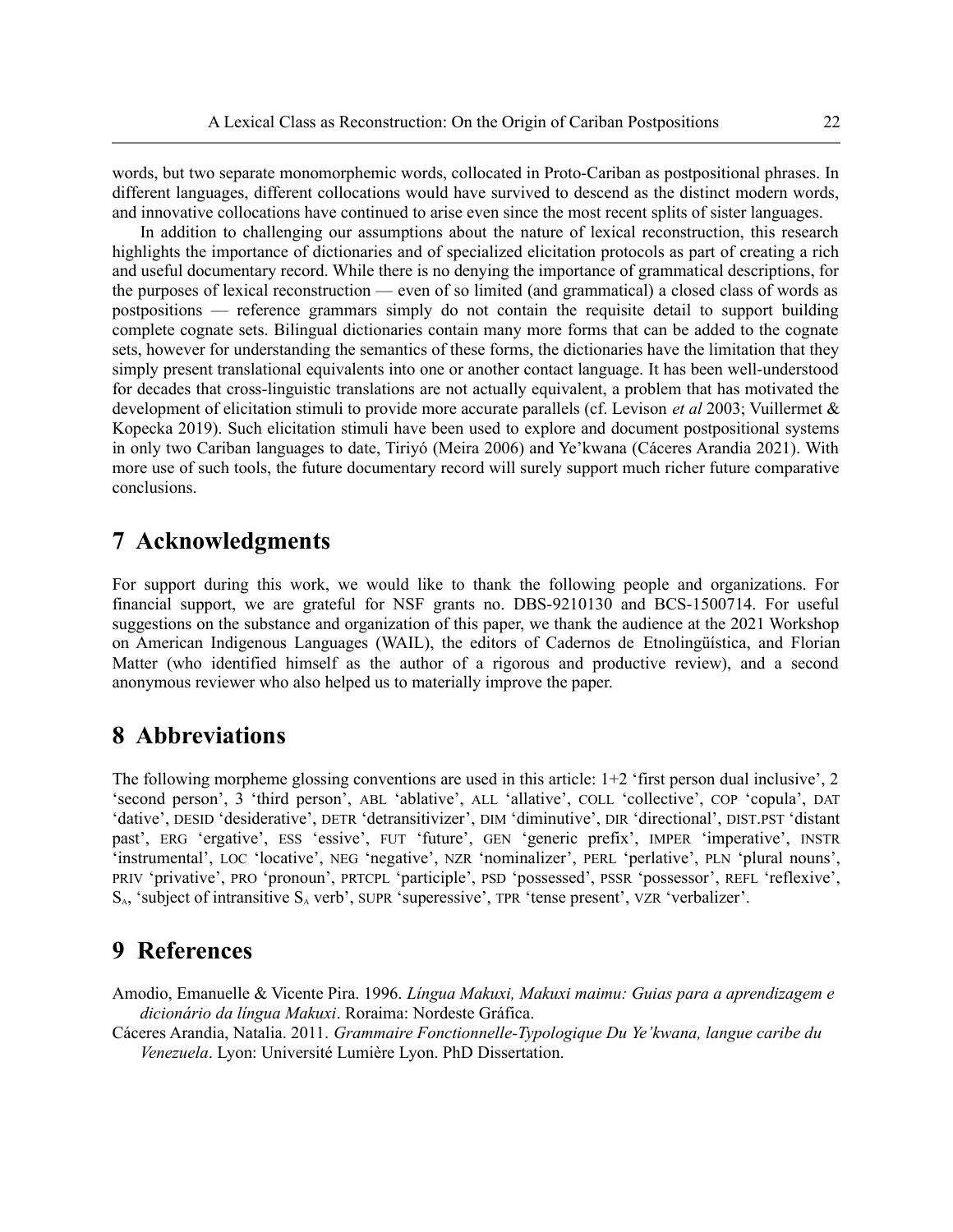- Cáceres Arandia, Natalia. 2016. Nominal negation in Cariban. *Simposio de Sintaxis: La negación en lenguas amazónicas*, *Amazónicas VI*, Universidad Nacional de Colombia en Amazonia, Leticia, Colombia, 23-27 May, 2016.
- Cáceres Arandia, Natalia. 2021. Asymmetries in path expression in Ye'kwana. *Studies in Language* 45(1). 203-234.
- Camargo, Eliane. 2002. *Léxico bilingüe: aparai-português / português-aparai*. München: Lincom Europa.
- Carmargo, Eliane & Anaiman Tapinkili. 2010. *Hakëne omijau eitop Wajana-Palasisi /Dictionnaire bilingue Wayana-Français*. Paris: CELIA/DRAC-Guyane, TEKUREMAI.
- Campbell, Lyle, Terrence Kaufman, & Thomas Smith-Stark. 1986. Meso-America as a linguistic area. *Language* 62(3). 530-558.
- Courtz, Hendrik. 2008. *A Carib grammar and dictionary*. Toronto: Magoria Books.
- DeLancey, Scott. 1996. Penutian in the bipartite stem belt: disentangling areal and genetic correspondences. *Berkeley Linguistics Society 22: Special session on historical topics in Native American.*
- Derbyshire, Desmond C. 1985. *Hixkaryana and linguistic typology*. Dallas: Summer Institute of Linguistics; and Arlington: University of Texas at Arlington.
- Derbyshire, Desmond C. 1999. Carib. In Robert M.W. Dixon & Alexandra Y. Aikhenvald (eds.). *The Amazonian languages*. 23-64. Cambridge: Cambridge University Press.

Douglas, Jordan A.G. 2019. *A formal and semantic reconstruction of Cariban postpositions*. Eugene: University of Oregon Undergraduate Honors Thesis.

<https://scholarsbank.uoregon.edu/xmlui/handle/1794/25012>

- Gildea, Spike. 1998. *On reconstructing grammar: Comparative Cariban morphosyntax*. Oxford: Oxford University Press.
- Gildea, Spike. 2003. Ergativity in the northern Cariban languages. In Francisco Queixalós (ed.) *L'ergativité en Amazonie* 1. Brasília: CNRS, IRD and the Laboratório de Línguas Indígenas.
- Gildea, Spike. 2018. Reconstructing the copulas and nonverbal predicate constructions in Cariban. In Simon E. Overall, Rosa Vallejos, & Spike Gildea (eds.). *Nonverbal predication in Amazonian languages*. *Typology Studies in Language* 122. 365-402. Amsterdam: John Benjamins.
- Gildea, Spike & Natalia Cáceres Arandia. In progress. The Cariban language family. In Patience Epps & Lev Michael (eds.). *Amazonian Languages: An International Handbook*. Berlin: Mouton de Gruyter.
- Gildea, Spike & Doris Payne. 2007. Is Greenberg's Macro-Carib viable? In Ana Vilacy Galucio & Pieter Muysken (eds.). *Lingüística Histórica na América do Sul. Boletim do Museu Emilio Goeldi, Série de Ciências Humanas*. 9-72. Belém: Museu Goeldi.
- Franchetto, Bruna. 1986. *Falar Kuikúru: Estudo Etnolinguistico de um grupo Karíbe do Alto Xingu*. Rio de Janeiro: Museu Nacional da Universidade Federal do Rio de Janeiro. PhD Dissertation.
- Heine, Bernd. 1997. *Cognitive foundations of grammar.* Oxford: Oxford University Press.
- Heine, Bernd, Ulrike Claude, & Friederike Hünnemeyer. 1991. *Grammaticalization: A conceptual framework.* Chicago: University of Chicago Press.
- Hoff, B.J. 1968. *The Carib language: Phonology, morphonology, morphology, texts and word index*. Verhandelingen van het Koninklijk Instituut voor Taal-, Land- en Volkenkunde, *vol. 55*. Leiden: Brill.
- Stegeman, Ray & Rita Hunter. 2014. *Akawaio-English dictionary*. SIL International. https://akawaio.webonary.org/
- Koehn, Henry Edward & Sally Sharp Koehn. 1995. *Vocabulário básico, Apalaí-Português dicionário da língua Apalaí*. Dallas: Summer Institute of Linguistics.
- Levinson, Stephen, Sérgio Meira, & The Language and Cognition Group. 2003. Natural concepts in the spatial topological domain-adpositional meanings in crosslinguistic perspective: An exercise in semantic typology. *Language* 79(3). 485-516.